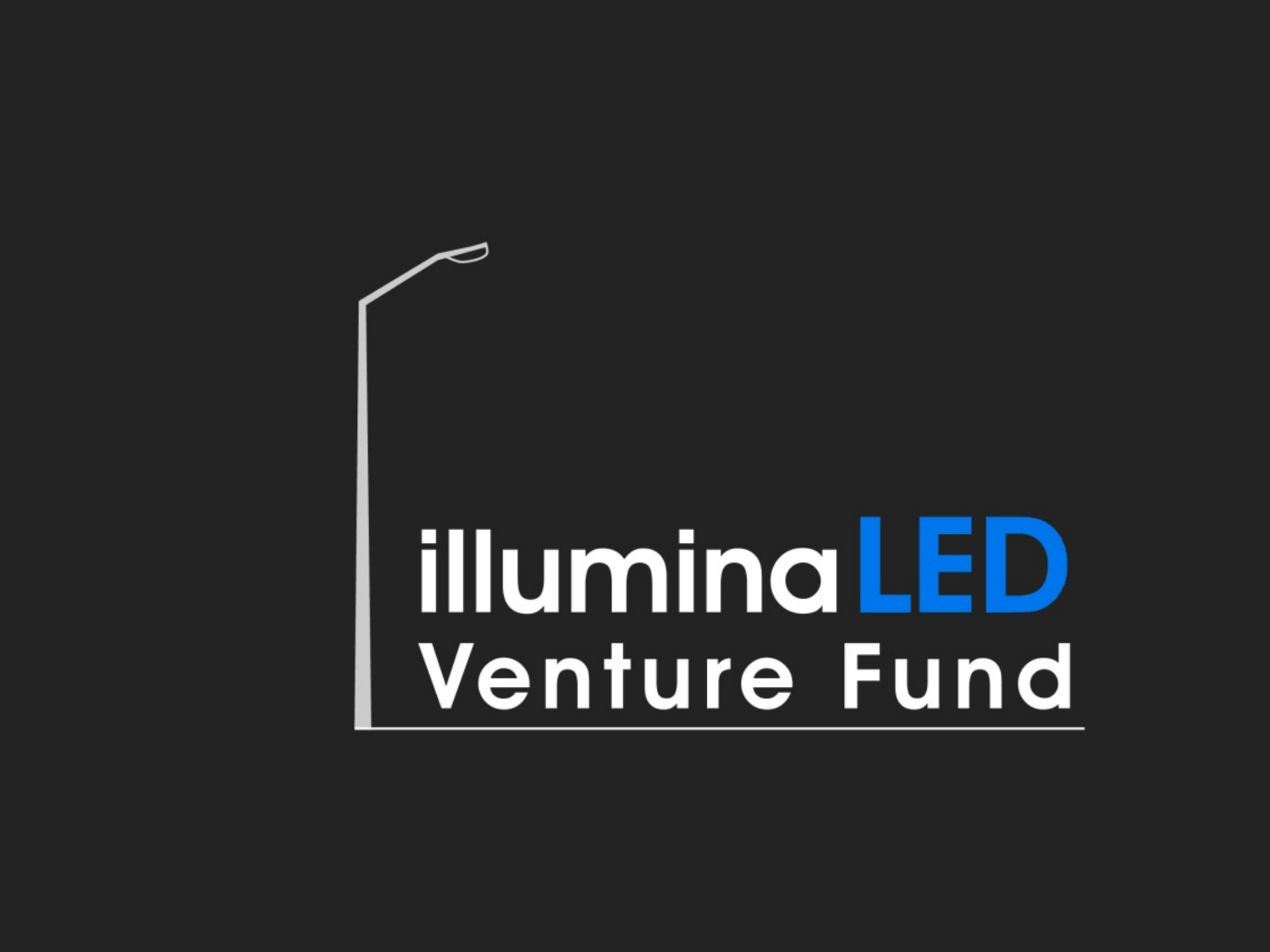## THE ISSUE

CO<sup>2</sup> is the main contributor to the greenhouse effect:



#### $\begin{smallmatrix} 0 & 0 & 0 & 0 \\ 0 & 0 & 0 & 0 \\ 0 & 0 & 0 & 0 \\ 0 & 0 & 0 & 0 \\ 0 & 0 & 0 & 0 \\ 0 & 0 & 0 & 0 \\ 0 & 0 & 0 & 0 \\ 0 & 0 & 0 & 0 \\ 0 & 0 & 0 & 0 \\ 0 & 0 & 0 & 0 \\ 0 & 0 & 0 & 0 & 0 \\ 0 & 0 & 0 & 0 & 0 \\ 0 & 0 & 0 & 0 & 0 \\ 0 & 0 & 0 & 0 & 0 \\ 0 & 0 & 0 & 0 & 0 \\ 0 & 0 & 0 & 0 & 0 \\ 0 &$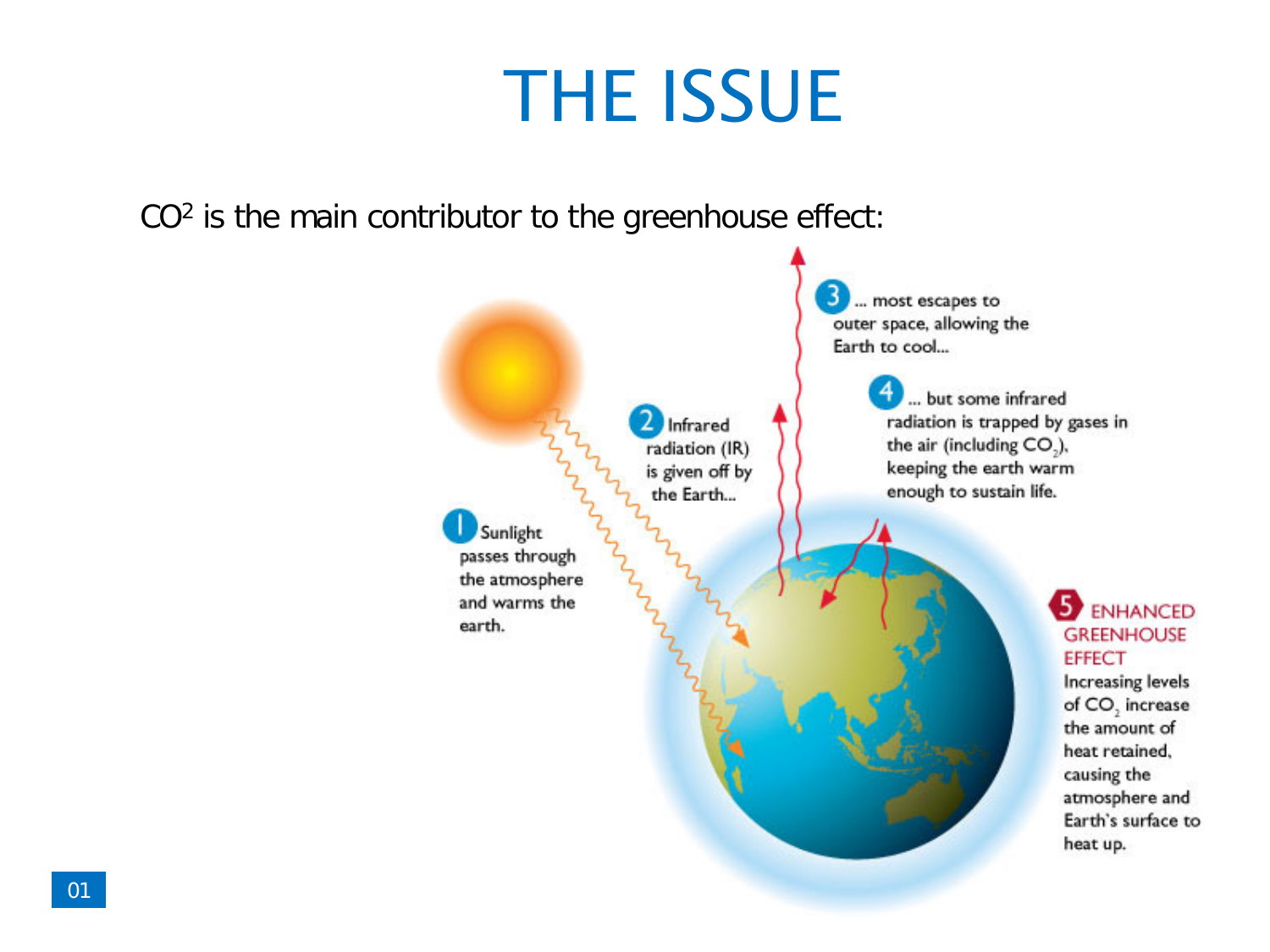### THE ISSUE

The United States is now the second largest carbon dioxide emitter in the world

Carbon dioxide represents an important threat as the gas emitted can stay in the atmosphere for thousands of years

 $\checkmark$  The US did not ratify the Kyoto agreement by fear that it was too costly **and would hurt the economy**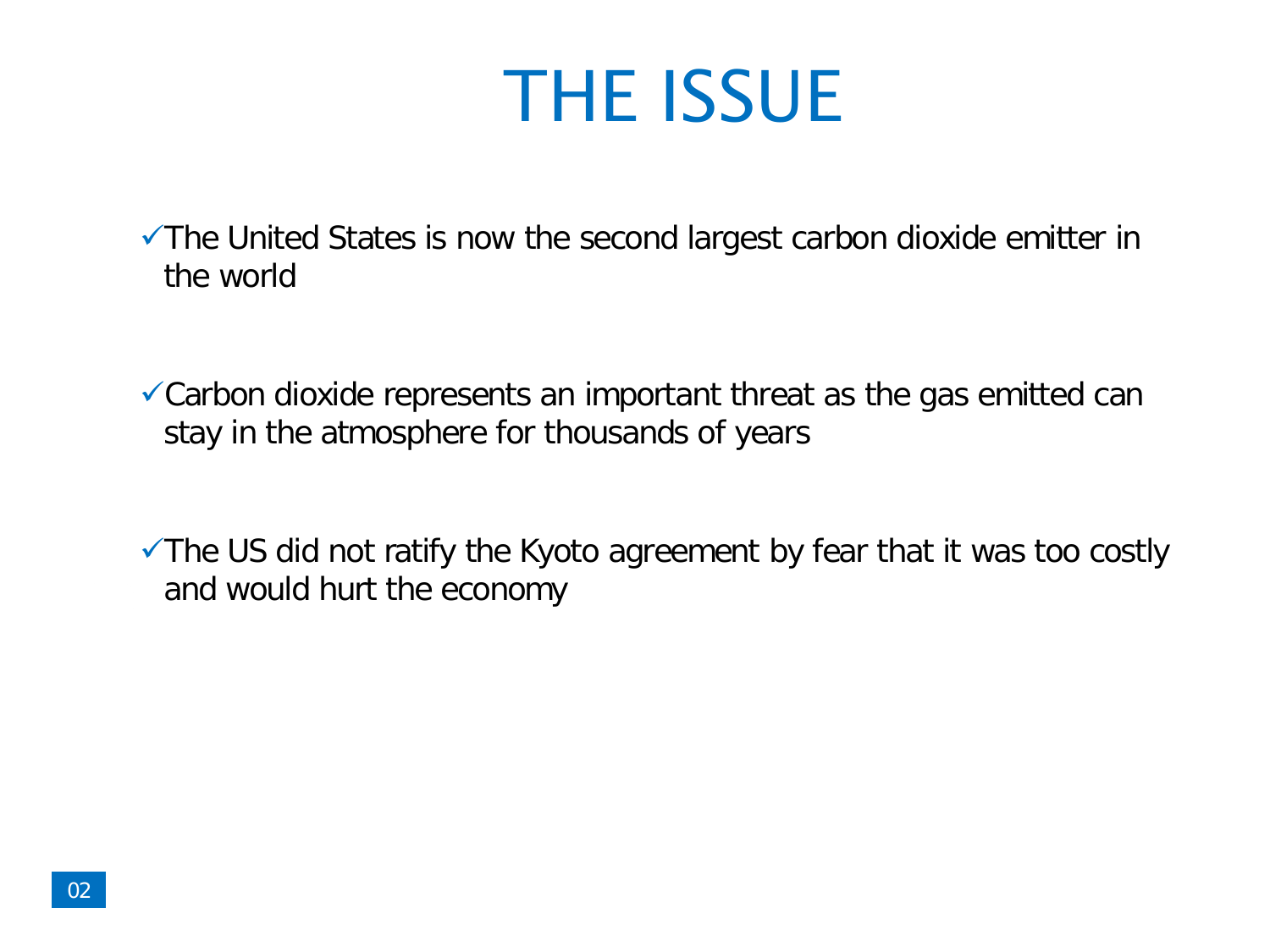## LED LIGHTING

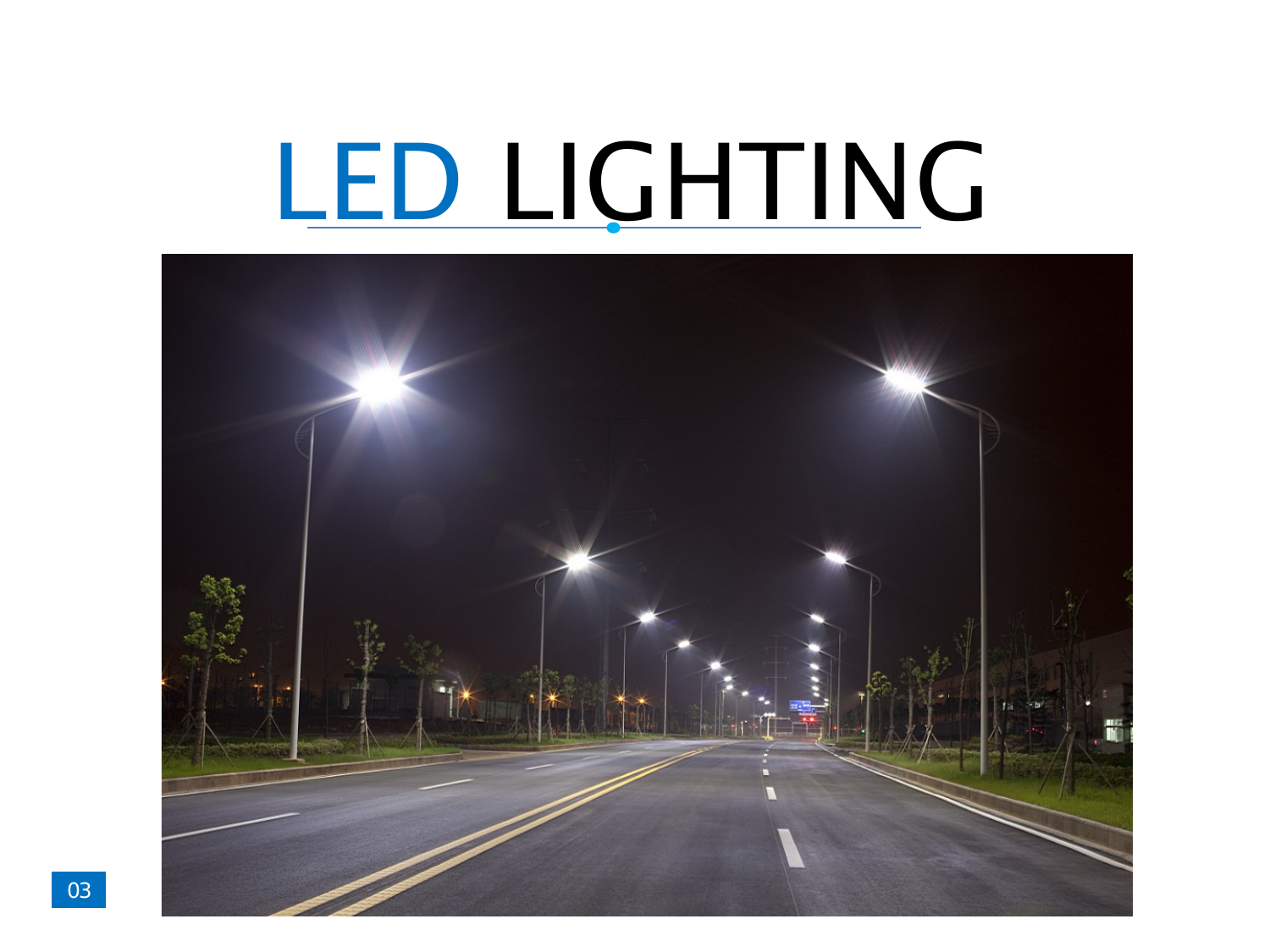### HPS vs LED

**95% of municipalities in the US use HPS for street lighting**

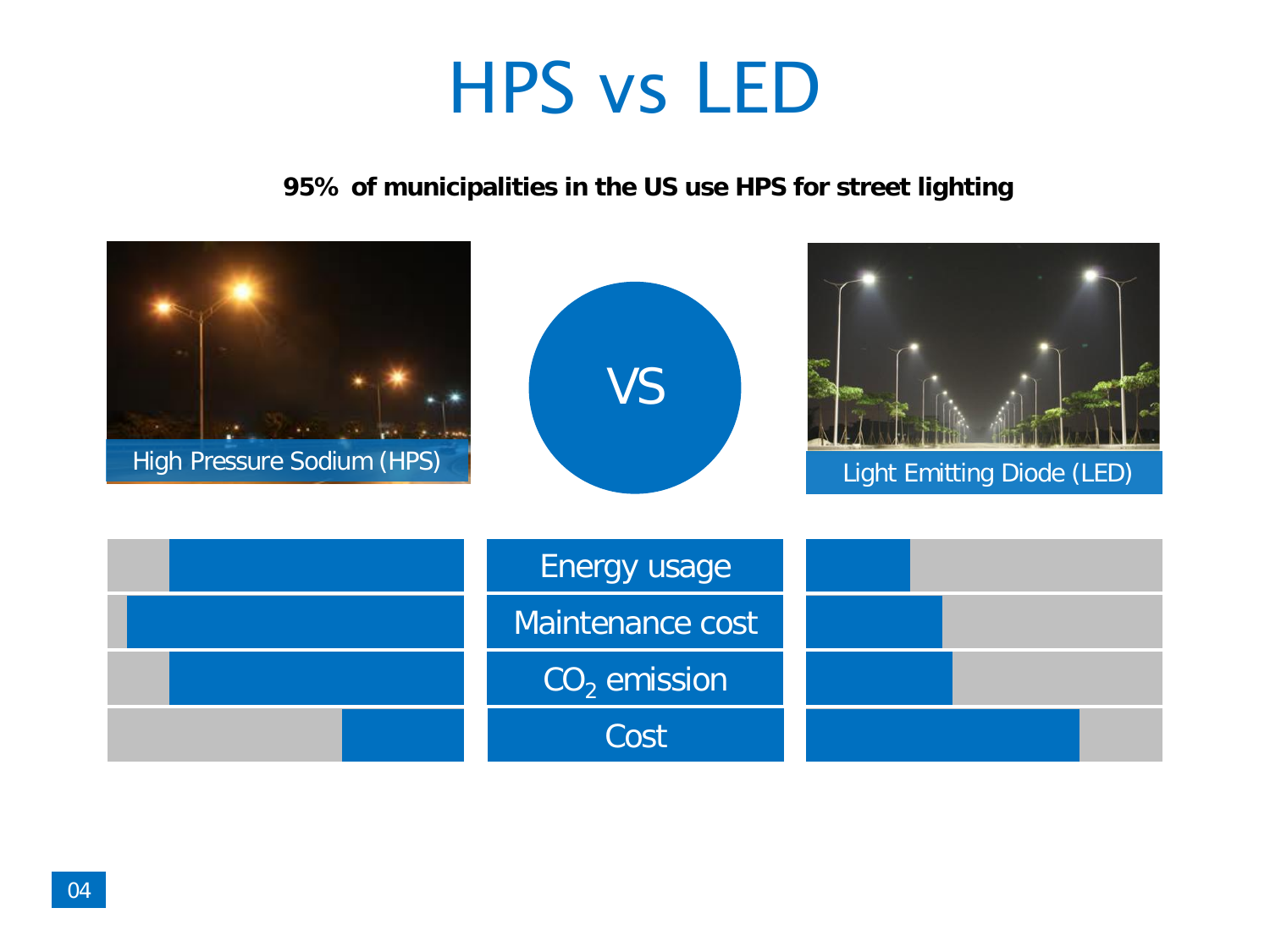### ENVIRONMENTAL IMPACT

Replacing 100 HPS lamps by LED lightings



Decrease of 125 tons of carbon dioxide per year





φ

 $\pmb{\P}$ φ

#### 0 0 0 0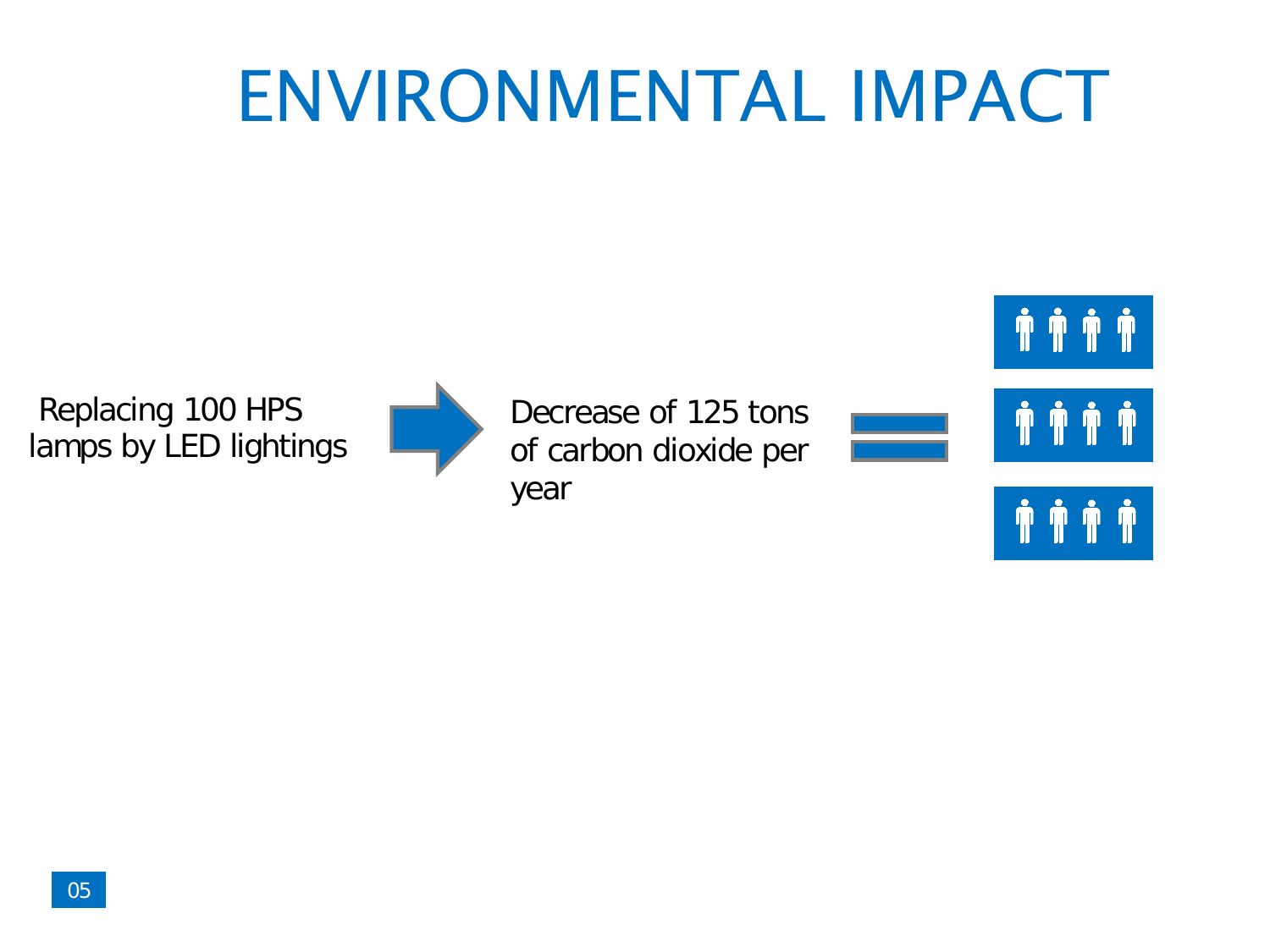### ENVIRONMENTAL IMPACT

=

Replacing 3 million HPS lamps with LED lightings

3.75 million tons of  $CO<sub>2</sub>$ each year

#### This is equivalent to the annual energy consumption of 90,000 households

\*\*1 lamp = 1.25 tons of carbon dioxide emission reduction annually

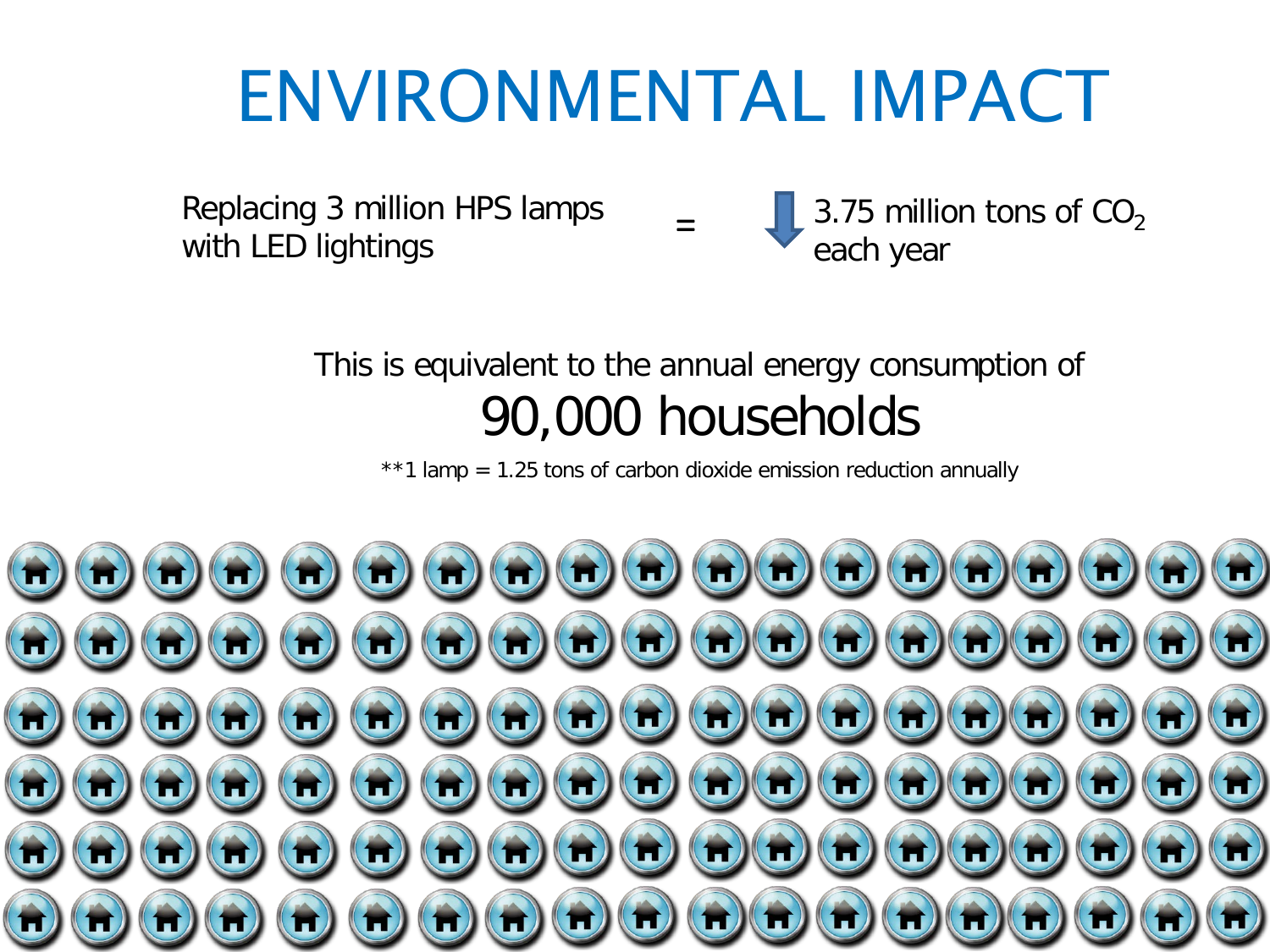## BENEFITS OF LED FOR MUNICIPALITIES



Energy Savings

Maintenance Cost Savings

And Much More…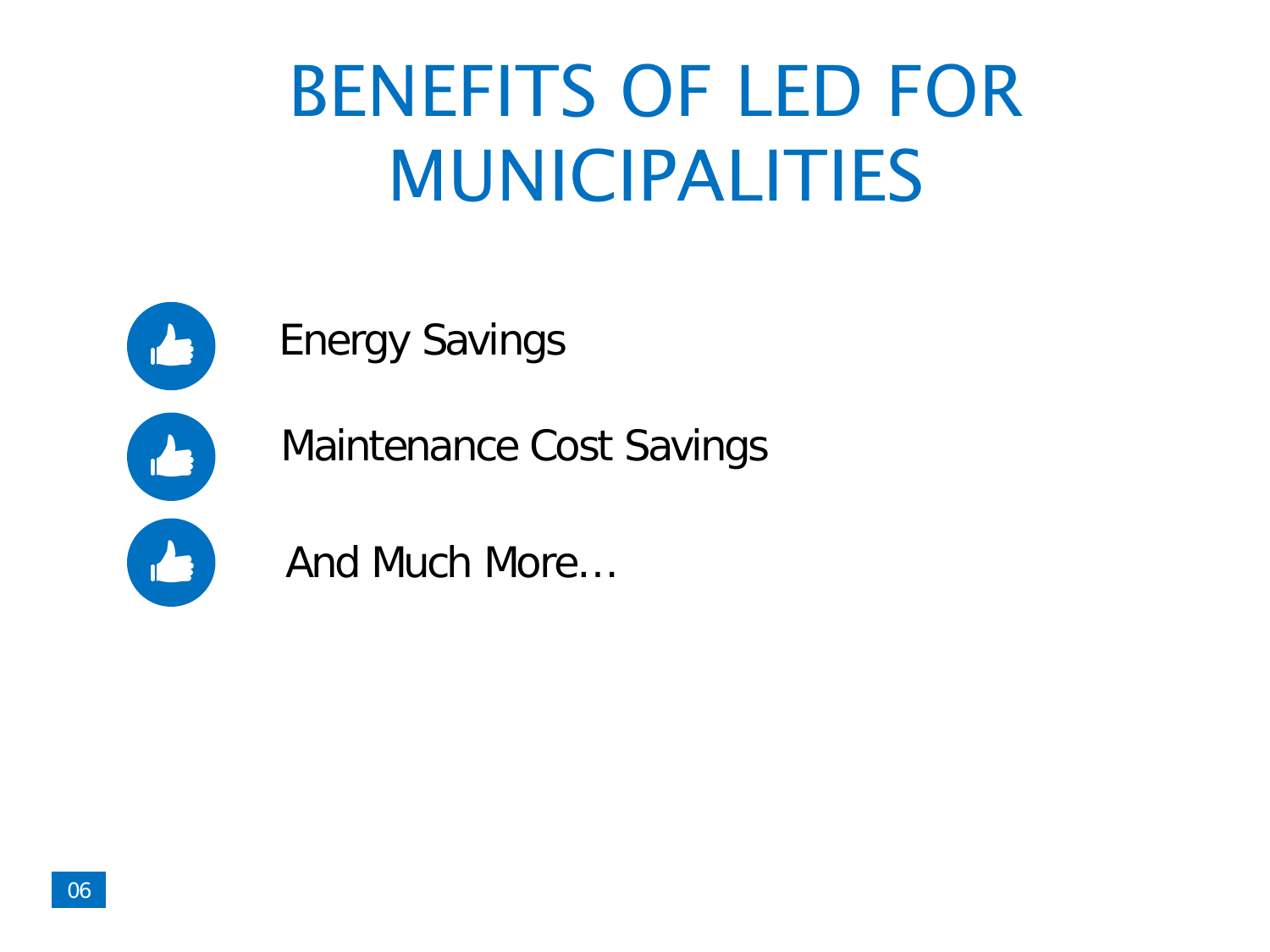### CASE STUDY: LOS ANGELES

**From changing 140,000 street lamps**

#### \$7.5 Million

Electricity savings per year

### \$2.5 Million

Maintenance savings per year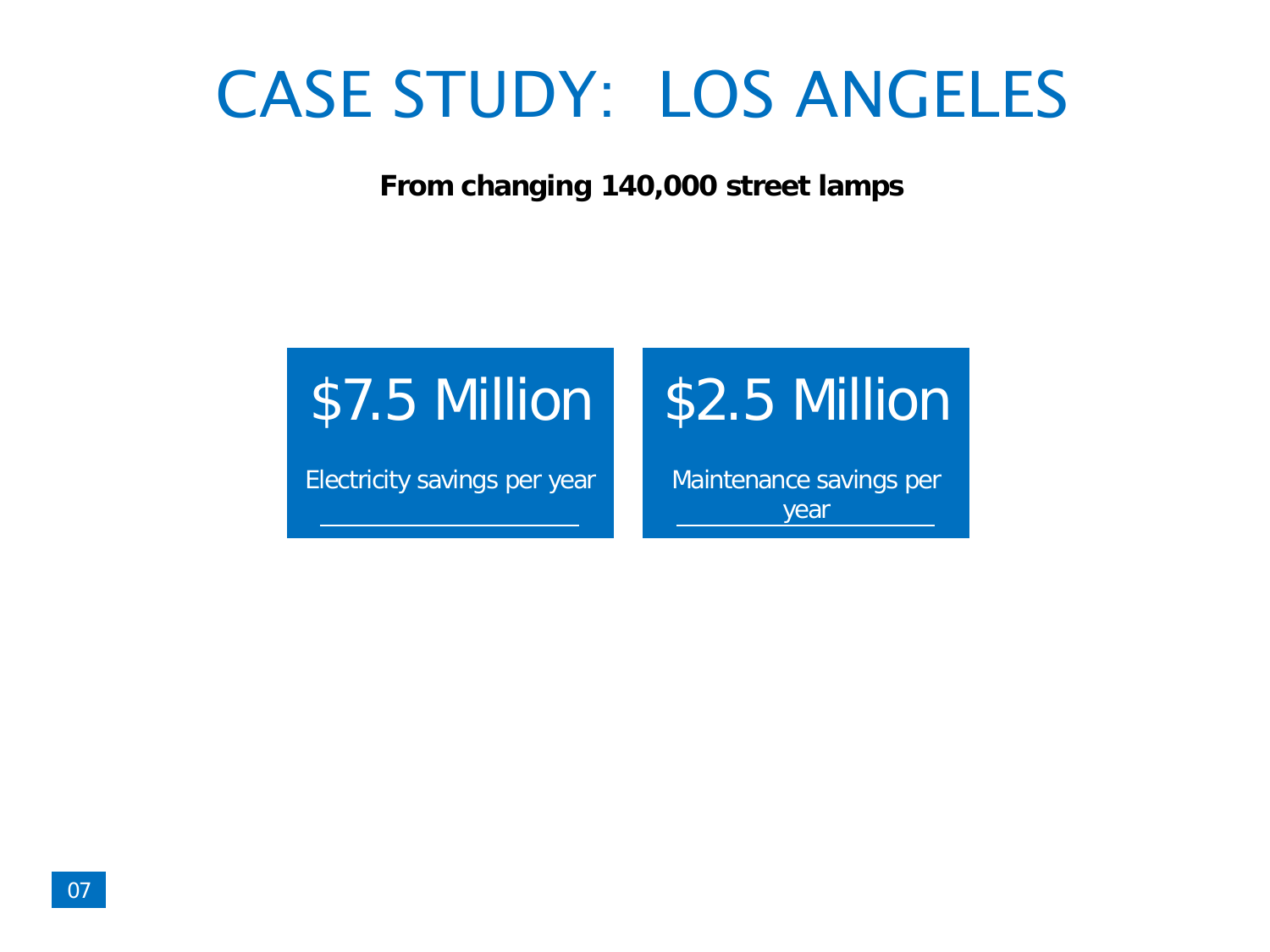## BEFORE AND AFTER

#### Real life example – Ventura Blvd in Los Angeles



BEFORE: 400 W HPS (465 W) AFTER: 168 W LED (168 W)

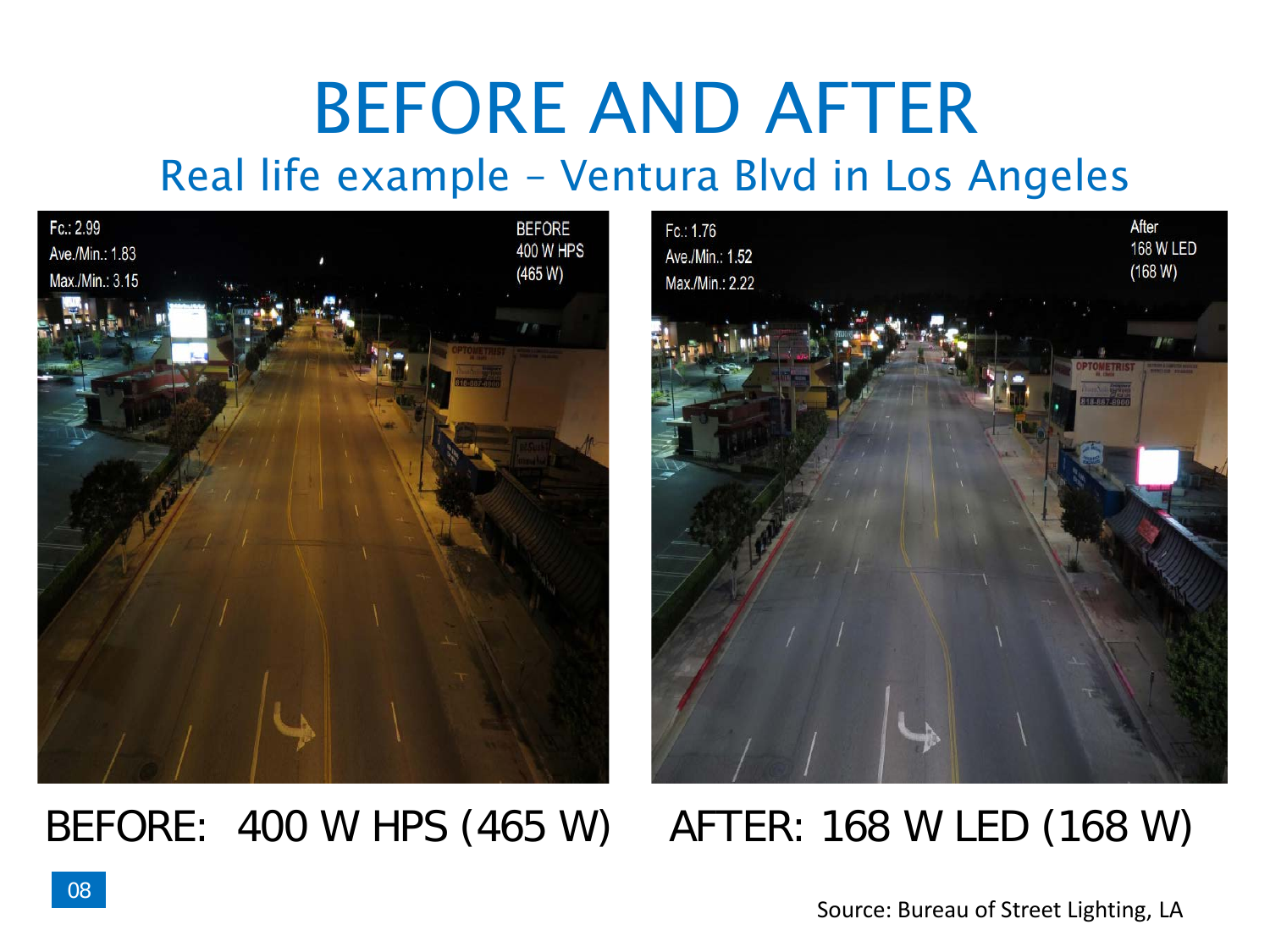## ADDITIONAL IMPACT

| ENVIRONMENTAL                                   | <b>ECONOMIC</b>                                                                                                                                                 | <b>SOCIAL</b>                                                                                    |
|-------------------------------------------------|-----------------------------------------------------------------------------------------------------------------------------------------------------------------|--------------------------------------------------------------------------------------------------|
| <b>Reduction of carbon</b><br>dioxide emissions | Increasing energy<br>efficiency at no<br>additional economic<br>burden to the tax payer<br>Job creation related to<br>the replacement of the<br>lighting system | <b>Electricity cost savings</b><br>can be reinvested into<br>new projects by the<br>municipality |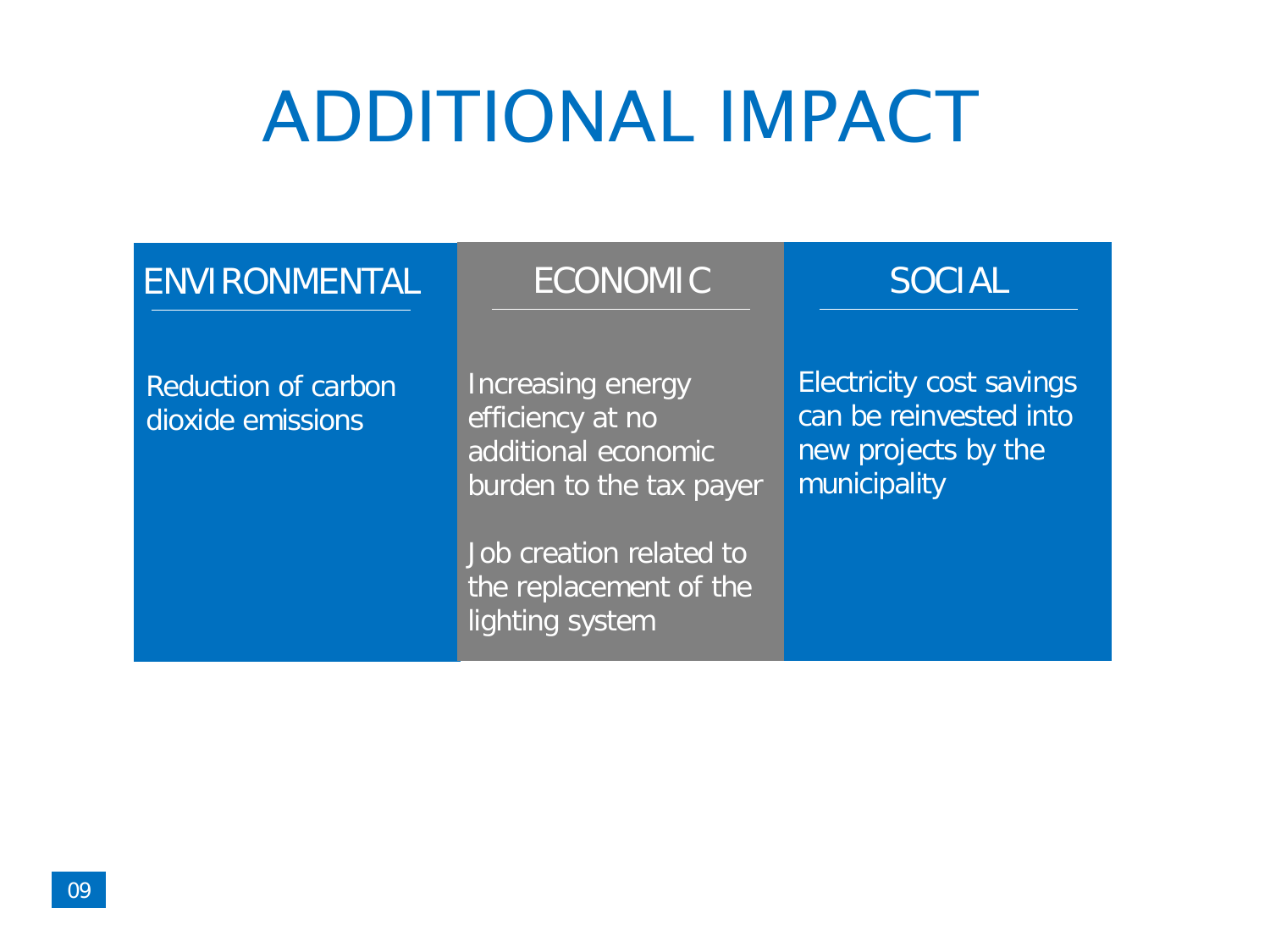### WHY HAVE ONLY 5% OF MUNICIPALITIES MADE THE SWITCH?

 $\checkmark$  Large upfront initial investment

- $\checkmark$  Tight municipal budgets
- Lack of awareness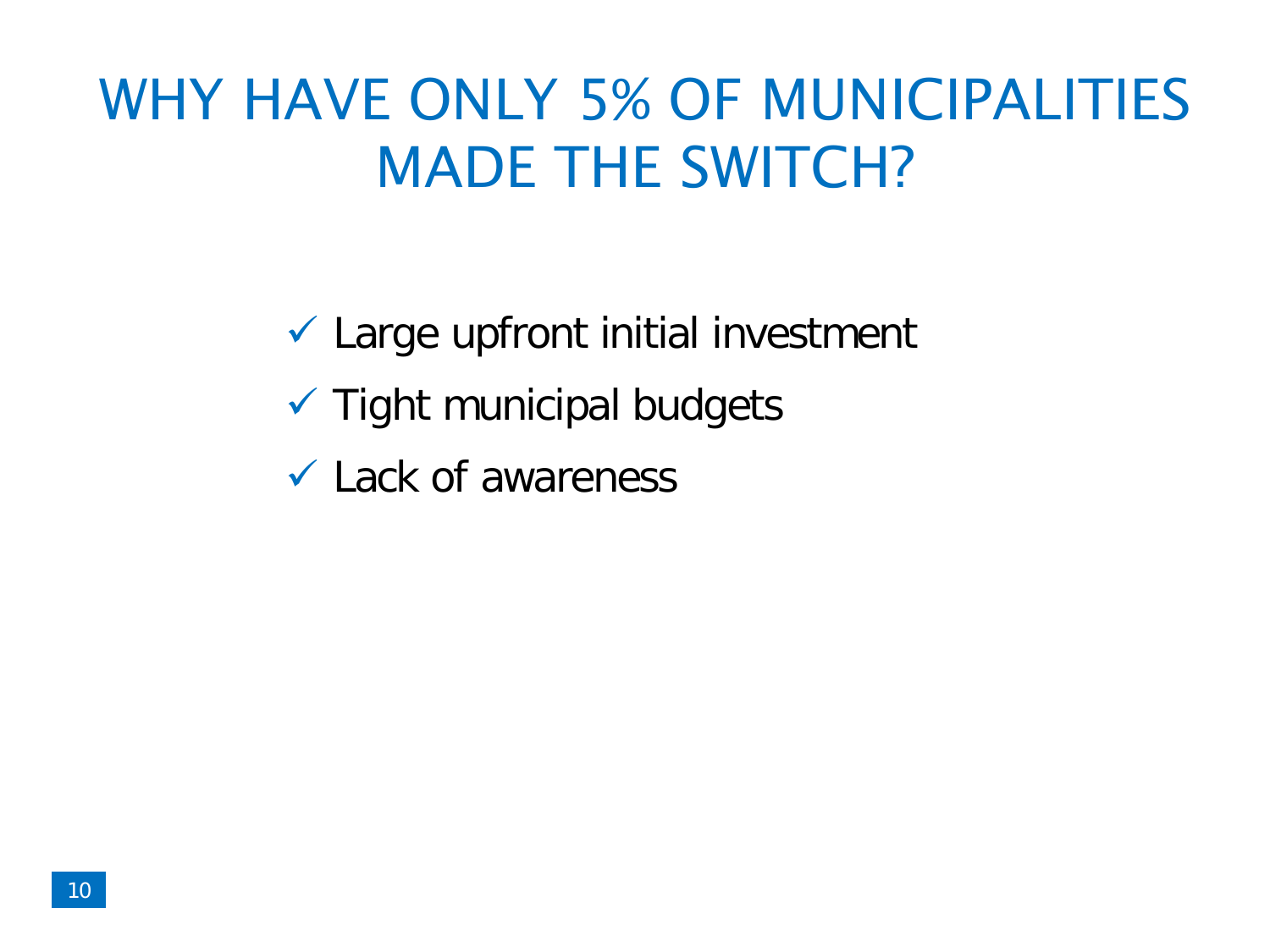## ILLUMINA LED VENTURE FUND

We provide a cost effective solution for municipalities to convert their street lamps from HPS to LED

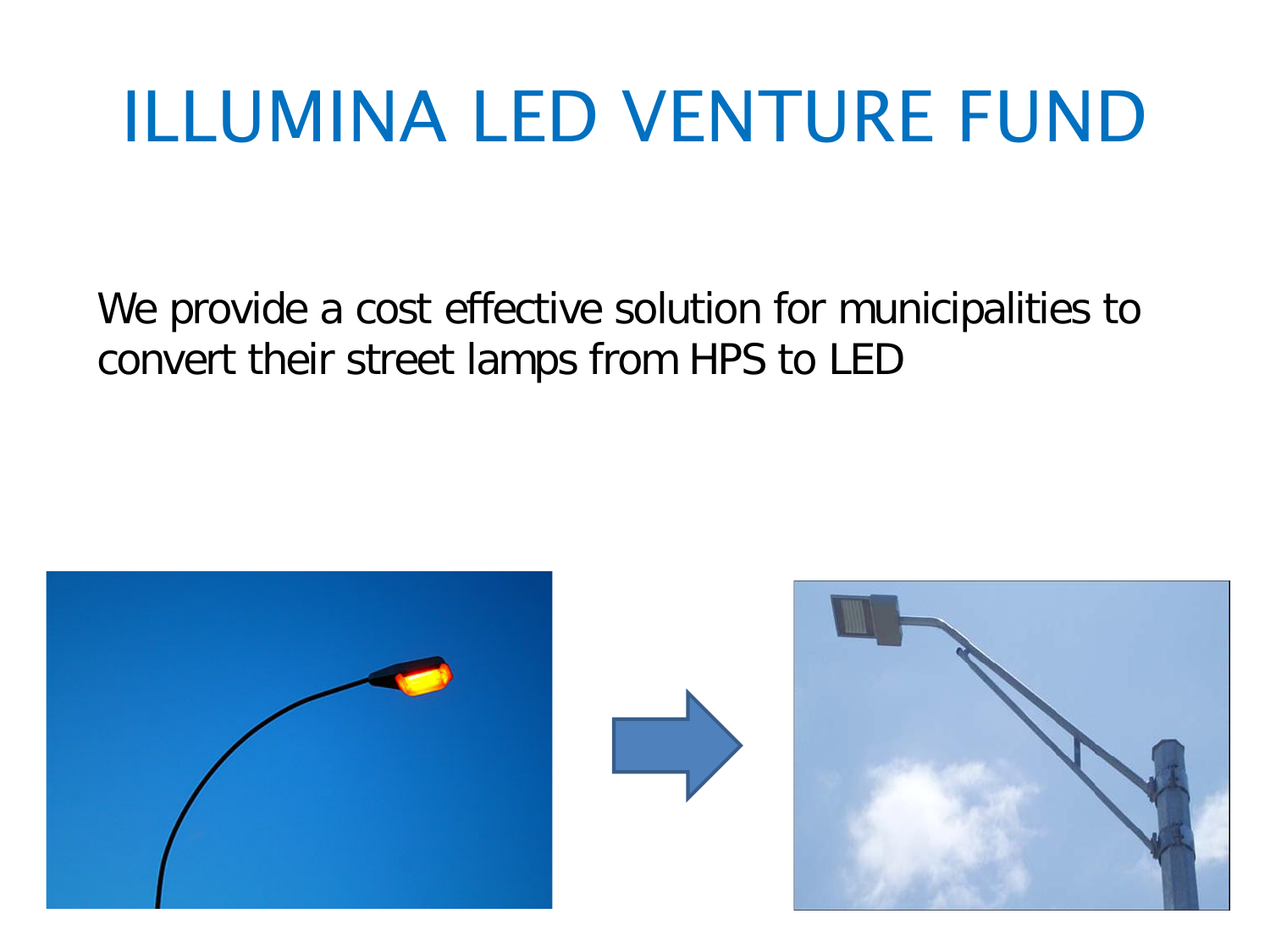### ENERGY MANAGEMENT CONTRACT

We purchase and install LED streetlights



Municipalities pay us a fixed portion of the energy savings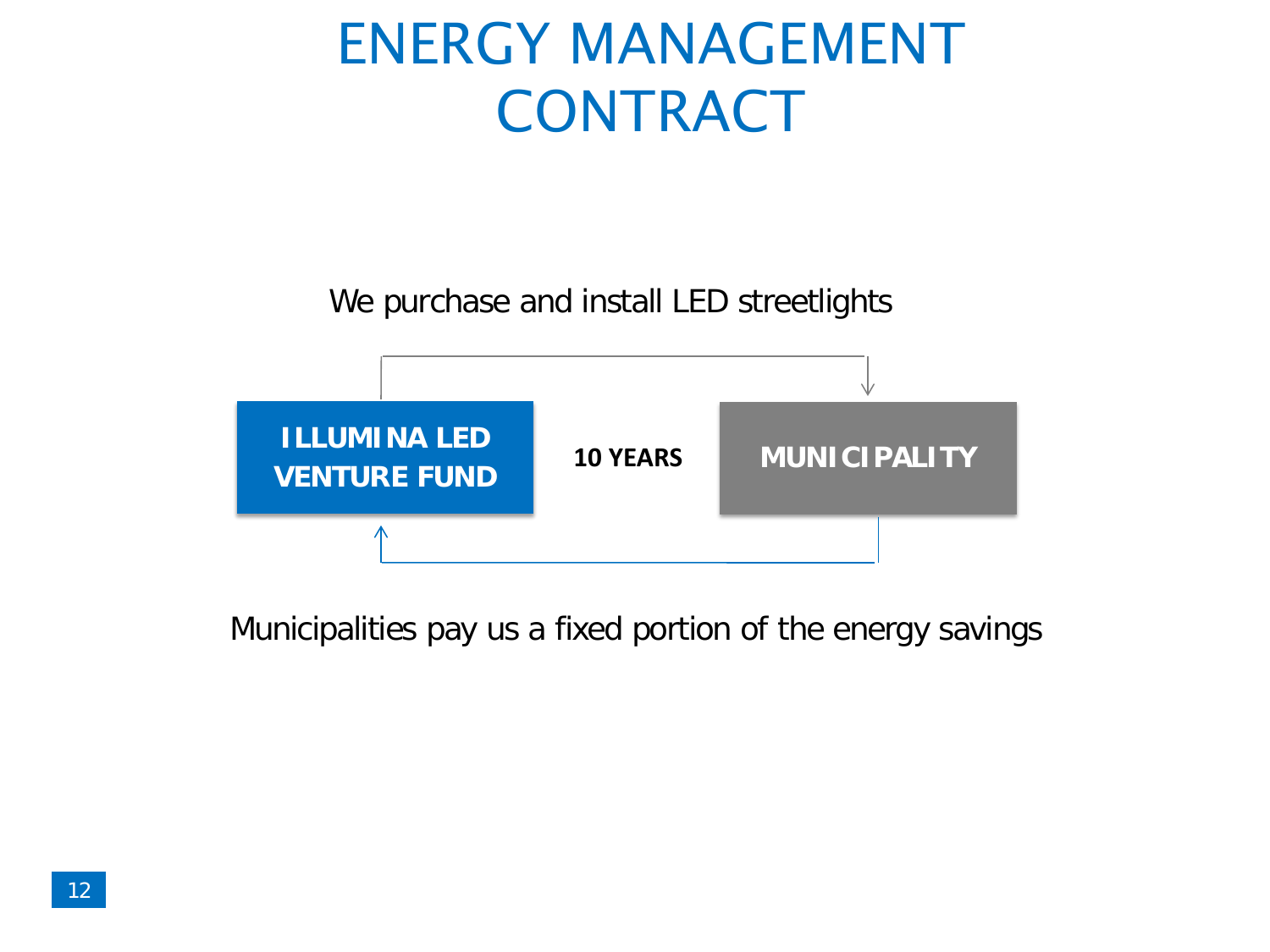### FUND PROFILE

#### **Infrastructure Fund**

#### EQUITY ABS

Target size: USD 185,000,000

Minimum investment for individuals: USD 500,000

Minimum investment for institutions: USD 2,500,000

Term: 6-year, closed-end fund

Target IRR: 35%\*

Fees: 2% management fee, 20% carried interest

\*Conditions subject to change

Target size: USD 280,000,000 per round (3 rounds)

Minimum investment for individuals: USD 500,000

Minimum investment for institutions: USD 2,500,000

Term: 9 years

Payment structure: Annual cash flows from EMC contracts

Annual Return: 6%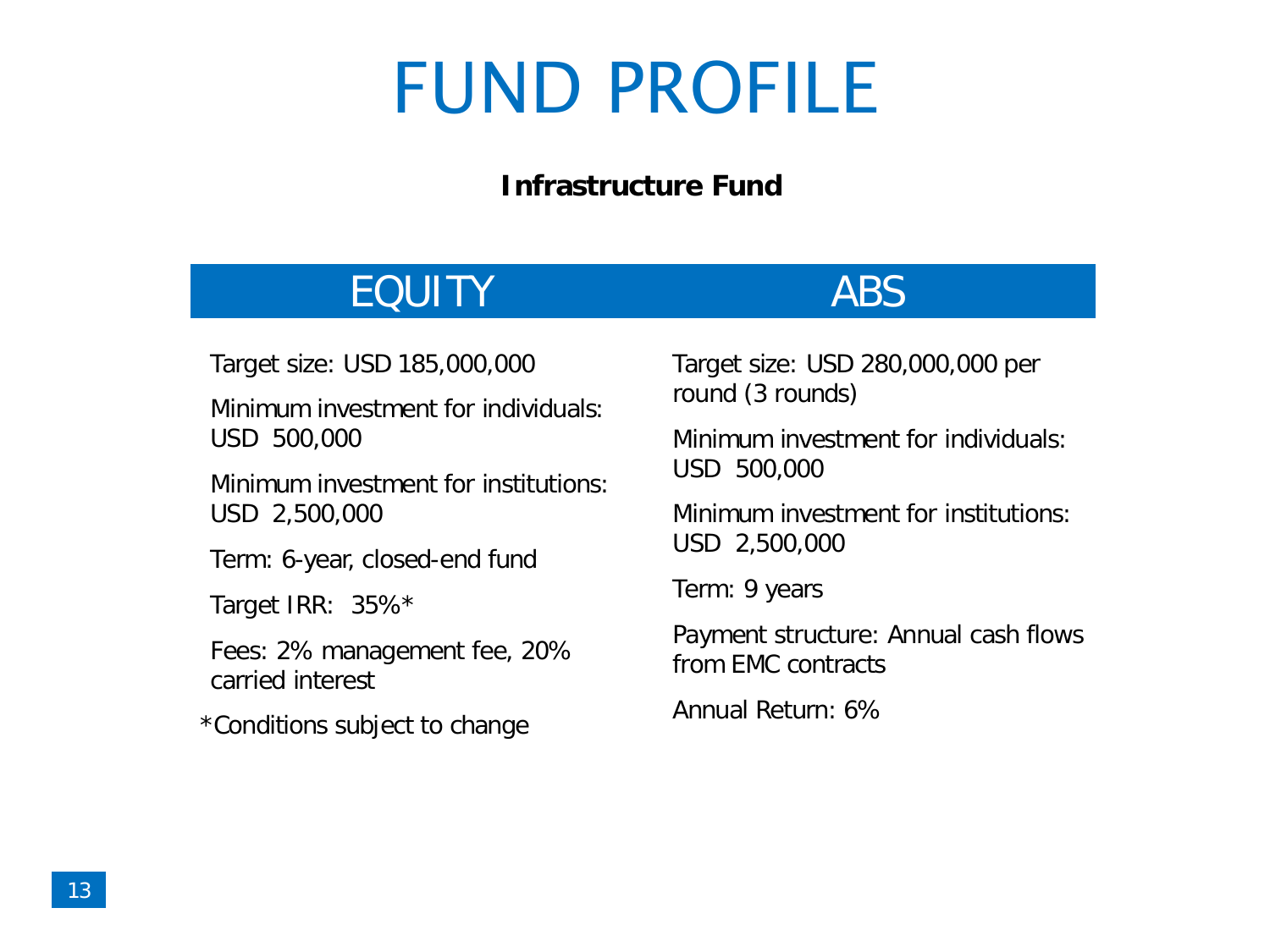## TARGET MARKET

US Municipalities:

- Over 100,000 residents
- $\checkmark$  Investment grade rating
- $\checkmark$  Potential market size: 258 municipalities

Only 36 cities needed to reach the 3,000,000 street lamp objective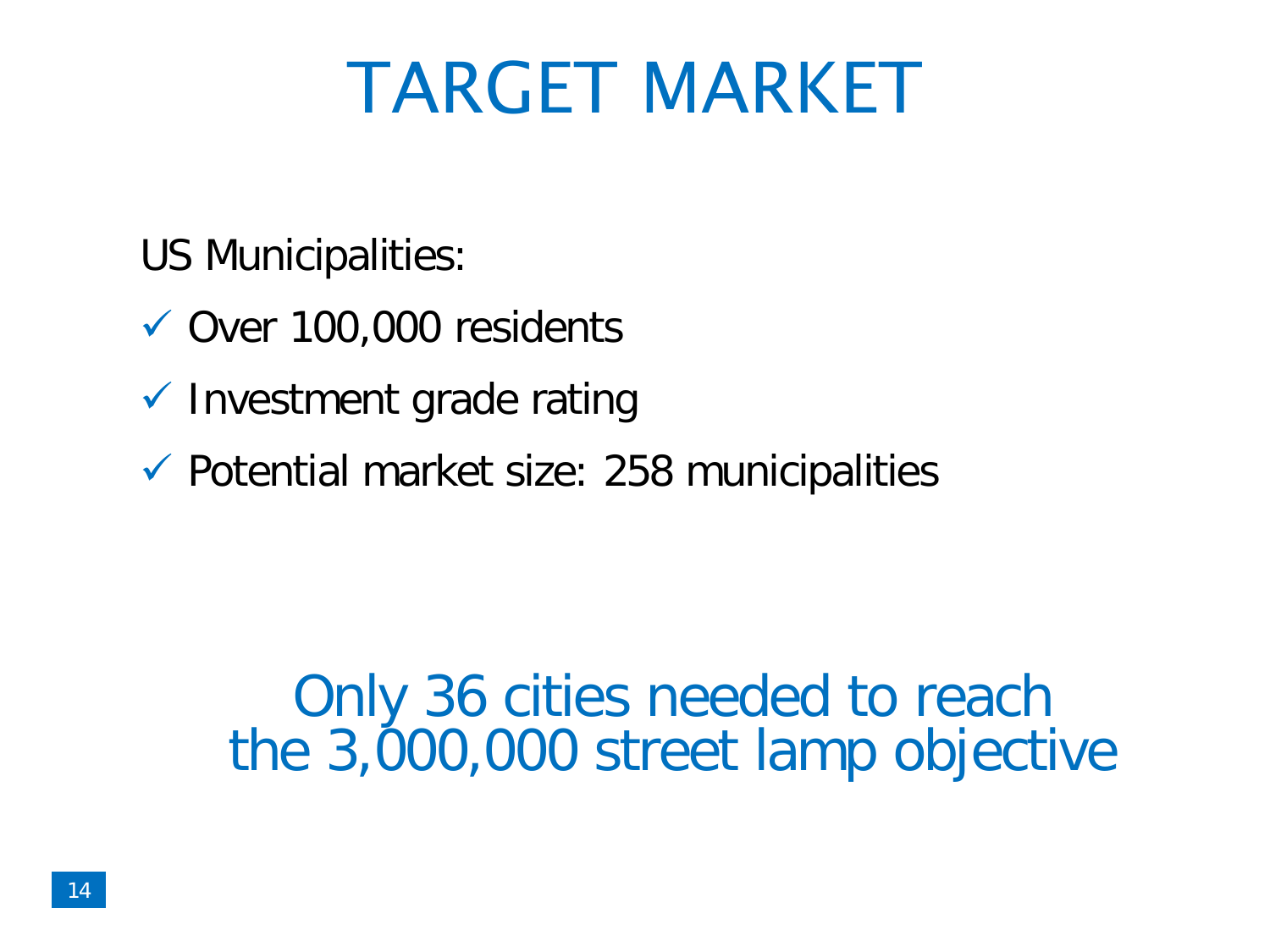### INSTALLATION AND SECURITIZATION **CYCLE**



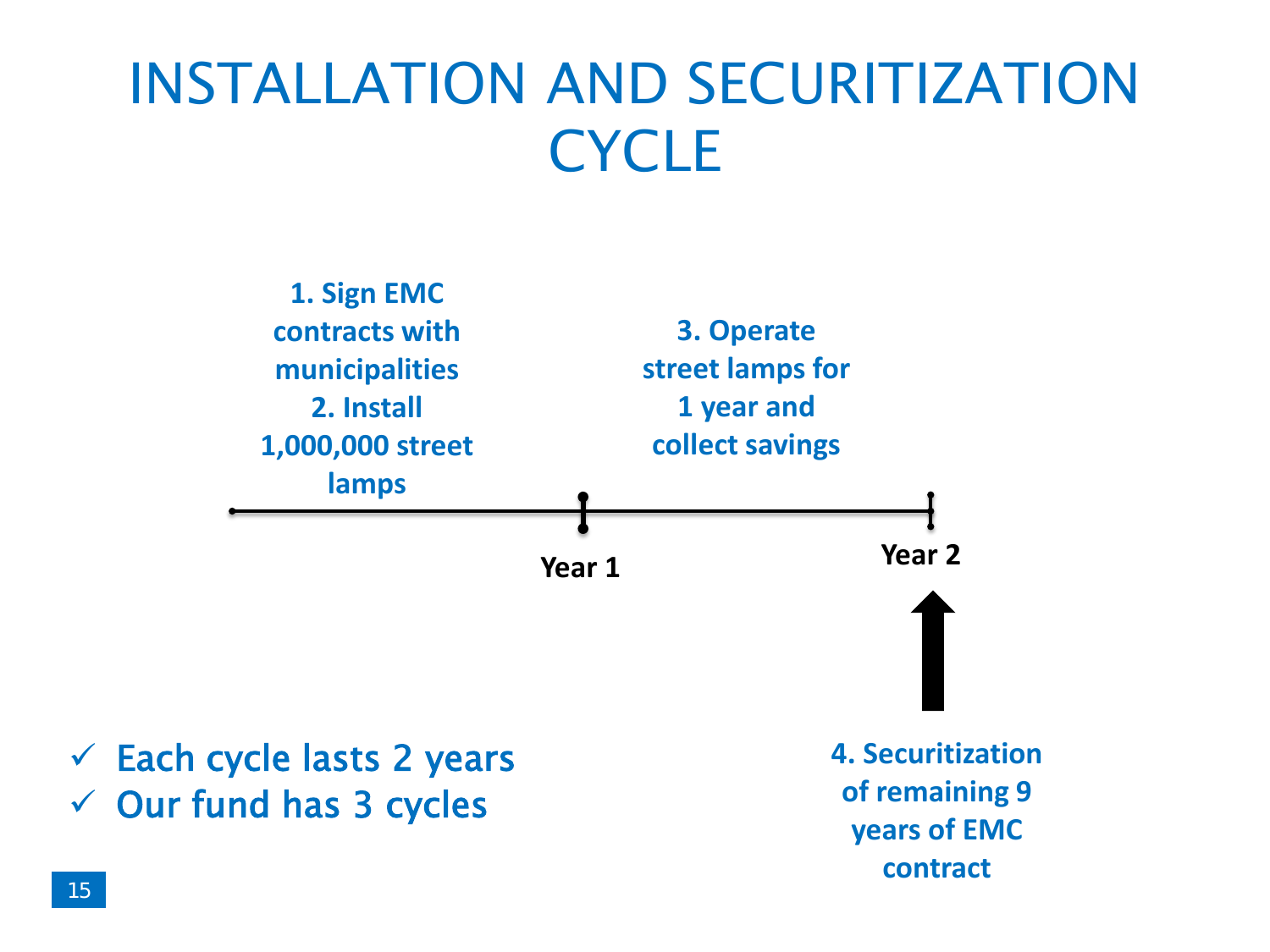### THE ROAD TO 3 MILLION LAMPS…

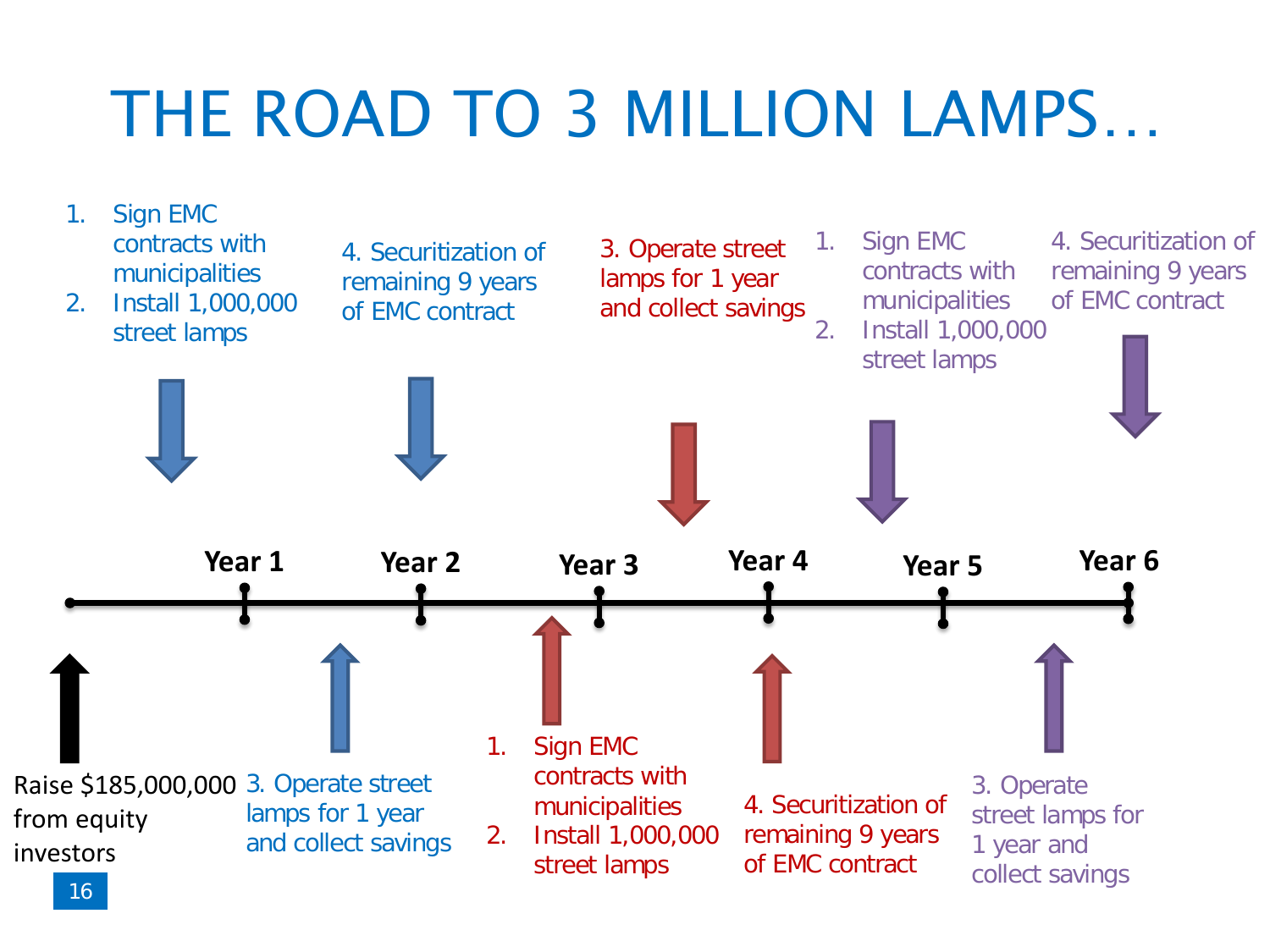### SECURITIZATION

#### **Year 1**

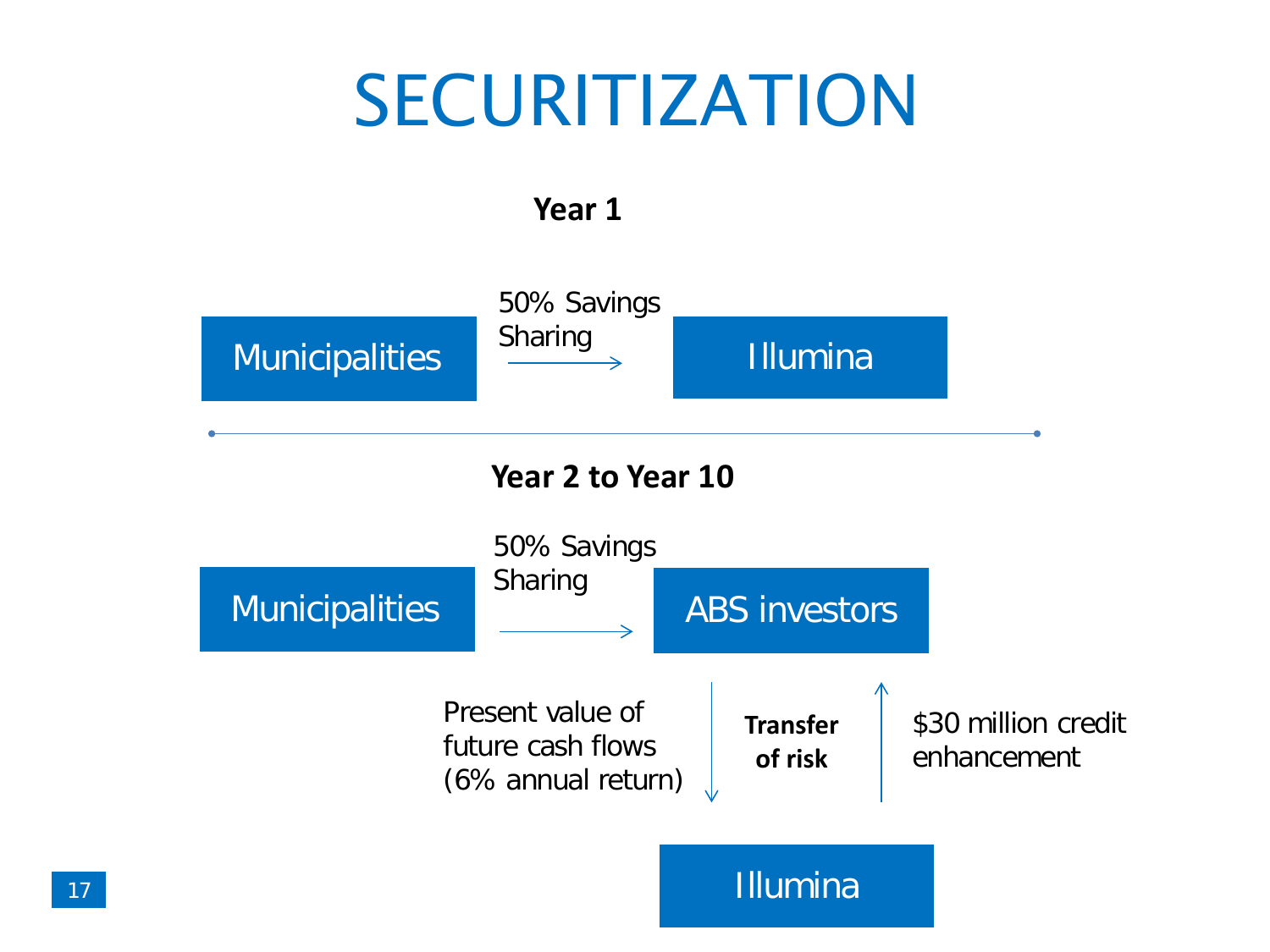### FINANCIAL MODEL

|                                 |             | 2           | 3              | 4           | 5              | 6 <sup>1</sup> |
|---------------------------------|-------------|-------------|----------------|-------------|----------------|----------------|
| <b>Revenues from operations</b> |             | 39,740,470  |                | 40,539,253  |                | 41,354,092     |
| <b>Securitization income</b>    | 0.00        | 277,486,141 | 0.00           | 283,063,613 | 0.00           | 288,753,191    |
|                                 |             |             |                |             |                |                |
| Total Expenses                  | 4,500,000   | 6,449,722   | 4,149,000      | 6,561,272   | 3,832,222      | 6,675,063      |
| Installation cost               | 180,000,000 | $\mathbf 0$ | 162,450,000    | 0           | 146,611,125    | 0.00           |
|                                 |             |             |                |             |                |                |
| Injection into SPE              | $\mathbf 0$ | 30,000,000  |                | 30,000,000  |                | 30,000,000     |
| Net cash flow                   | 500,000     | 320,517,359 | $-166,599,000$ | 327,580,848 | $-150,443,348$ | 334,786,313    |
|                                 |             |             |                |             |                |                |
| Fund's cash position before     |             |             |                |             |                |                |
| distribution                    | 500,000     | 321,017,359 | 30,883,672     | 339,006,600 | 37,712,651     | 347,668,894    |
| Dividend to equity holders      | 0           | 123,534,687 | 19,457,920     | 150,850,602 | 24,830,069     | 347,668,894    |
| Retained cash                   | 500,000     | 197,482,672 | 11,425,752     | 188,155,998 | 12,882,581     |                |
|                                 |             |             |                |             |                |                |
| Fund's ending cash position     | 500,000     | 197,482,672 | 11,425,752     | 188,155,998 | 12,882,581     |                |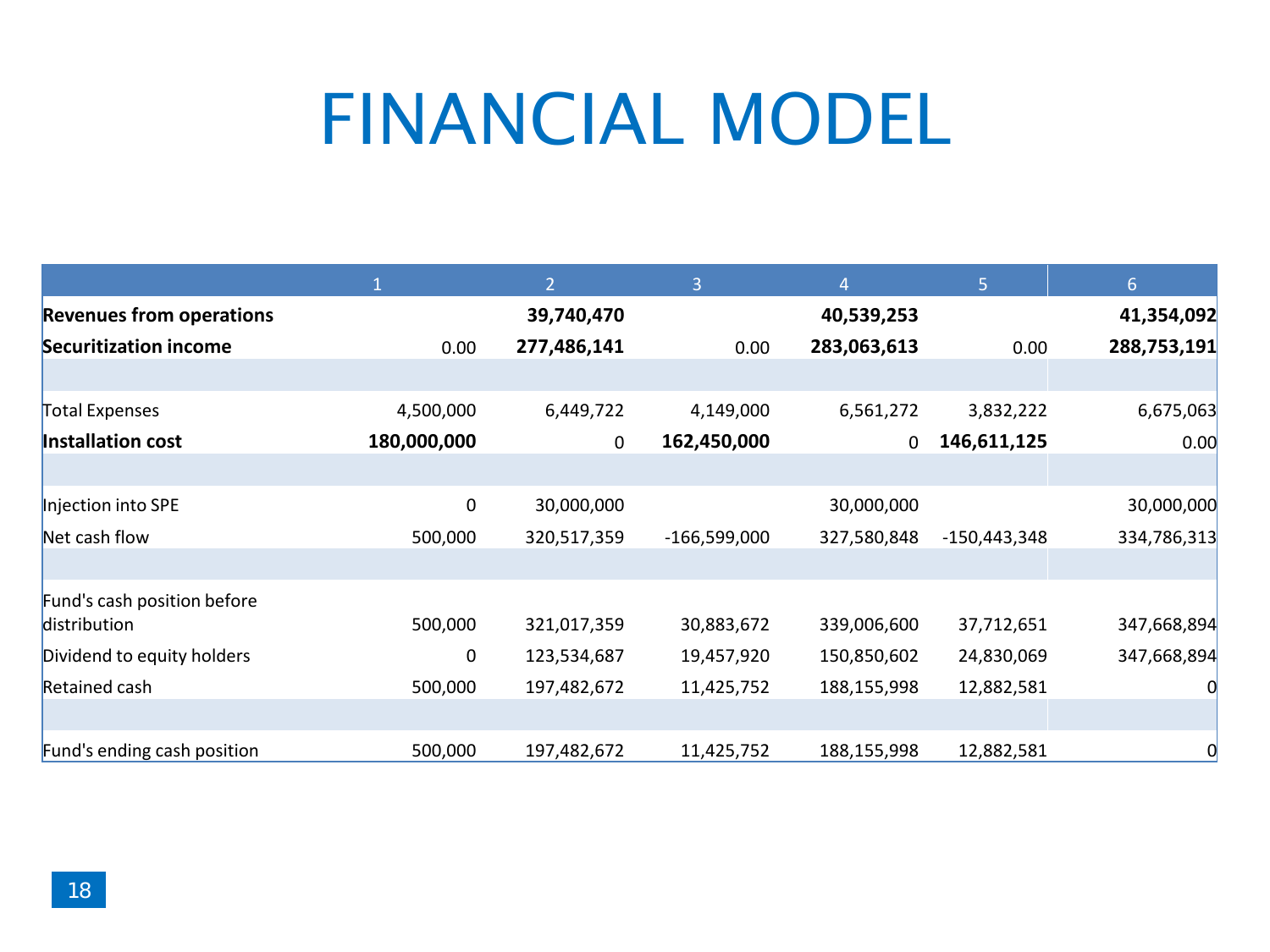## MODEL ASSUMPTIONS

- $\checkmark$  Investment per light: \$180
- $\checkmark$  Energy savings from switch to LED: 70%
- $\checkmark$  Yearly increase in electricity: 1%
- $\checkmark$  Share of energy savings with municipalities: 50/50
- Asset Backed Security (ABS) annual return: 6%
- $\checkmark$  Management fee structure: 2/20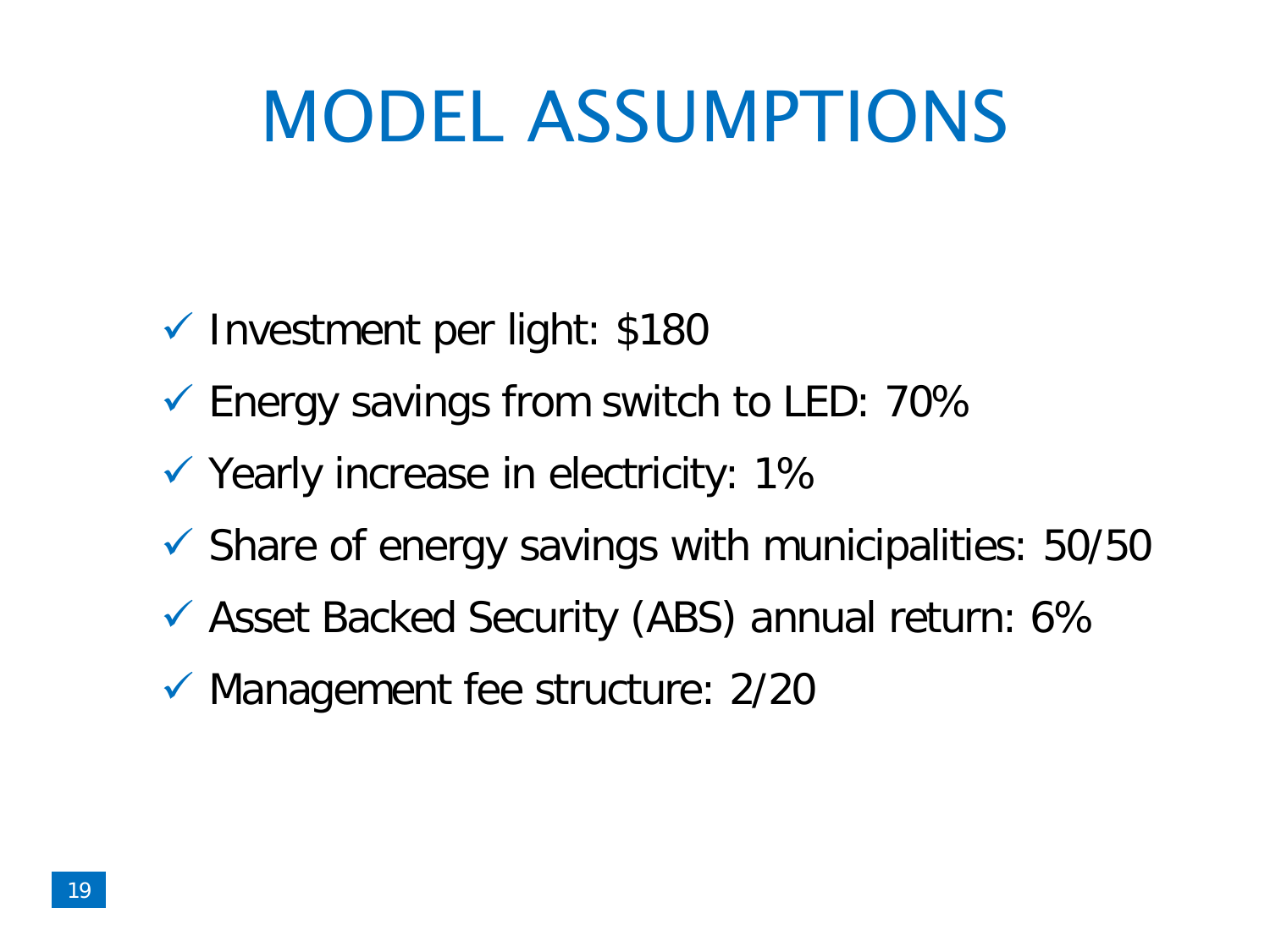IRR



#### 20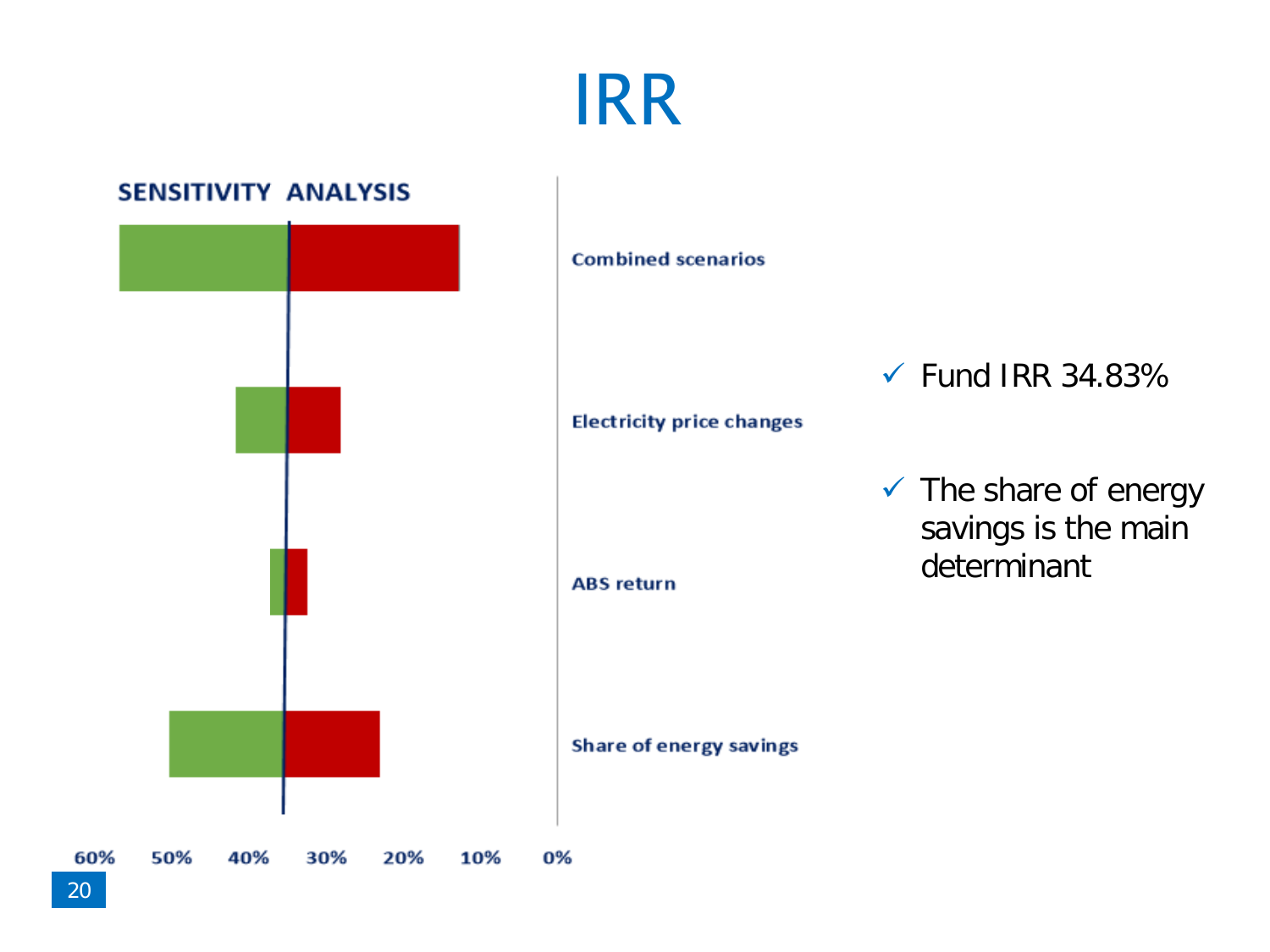### RISK FACTORS

| 言语<br><b>Technological Risk</b> | We only purchase<br>from CE certified<br><b>LED</b><br>manufacturers |
|---------------------------------|----------------------------------------------------------------------|
| <b>Default Risk</b>             | Transfer of risk<br>through ABS                                      |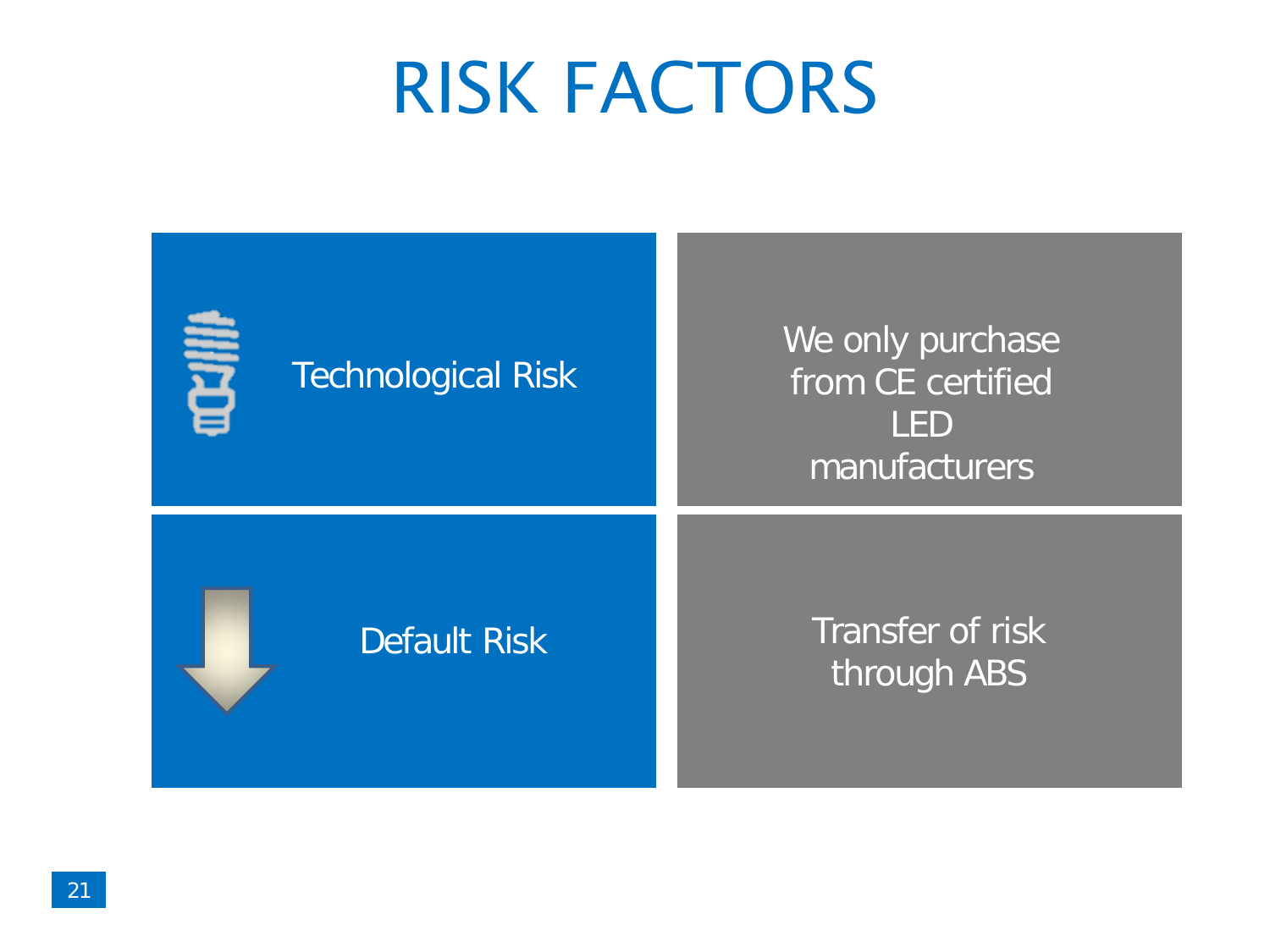### **SCALABILITY**

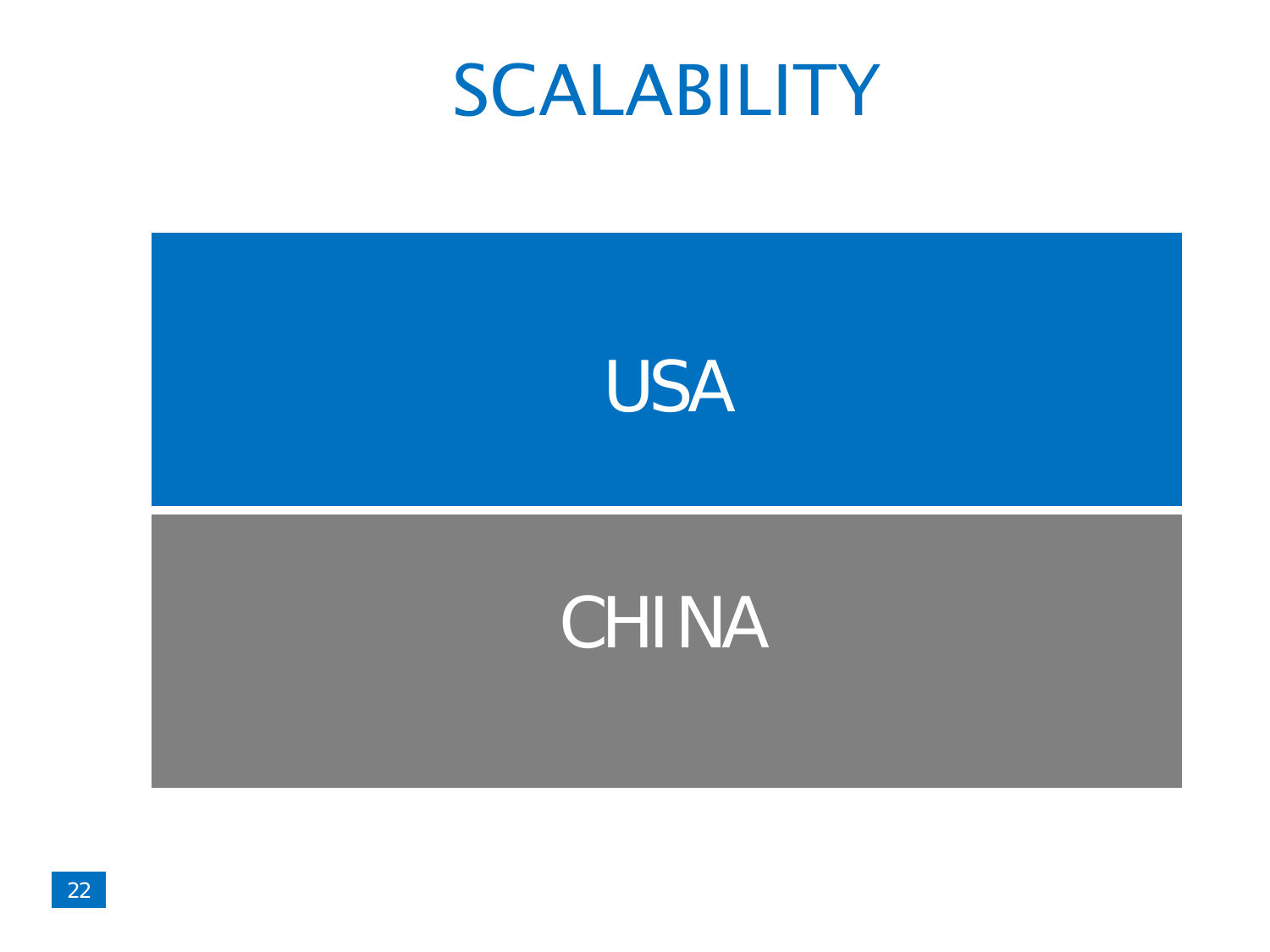### ADDITIONAL INCOME OPPORTUNITY: CARBON MARKET

Illumina saves 3.75 million tons of  $CO<sub>2</sub>$  per year

> The average price per ton of  $CO<sub>2</sub>$  was \$4.83 in 2013



Potential of an extra \$18.1 million per year for municipalities through Carbon Credit OTC or exchange trading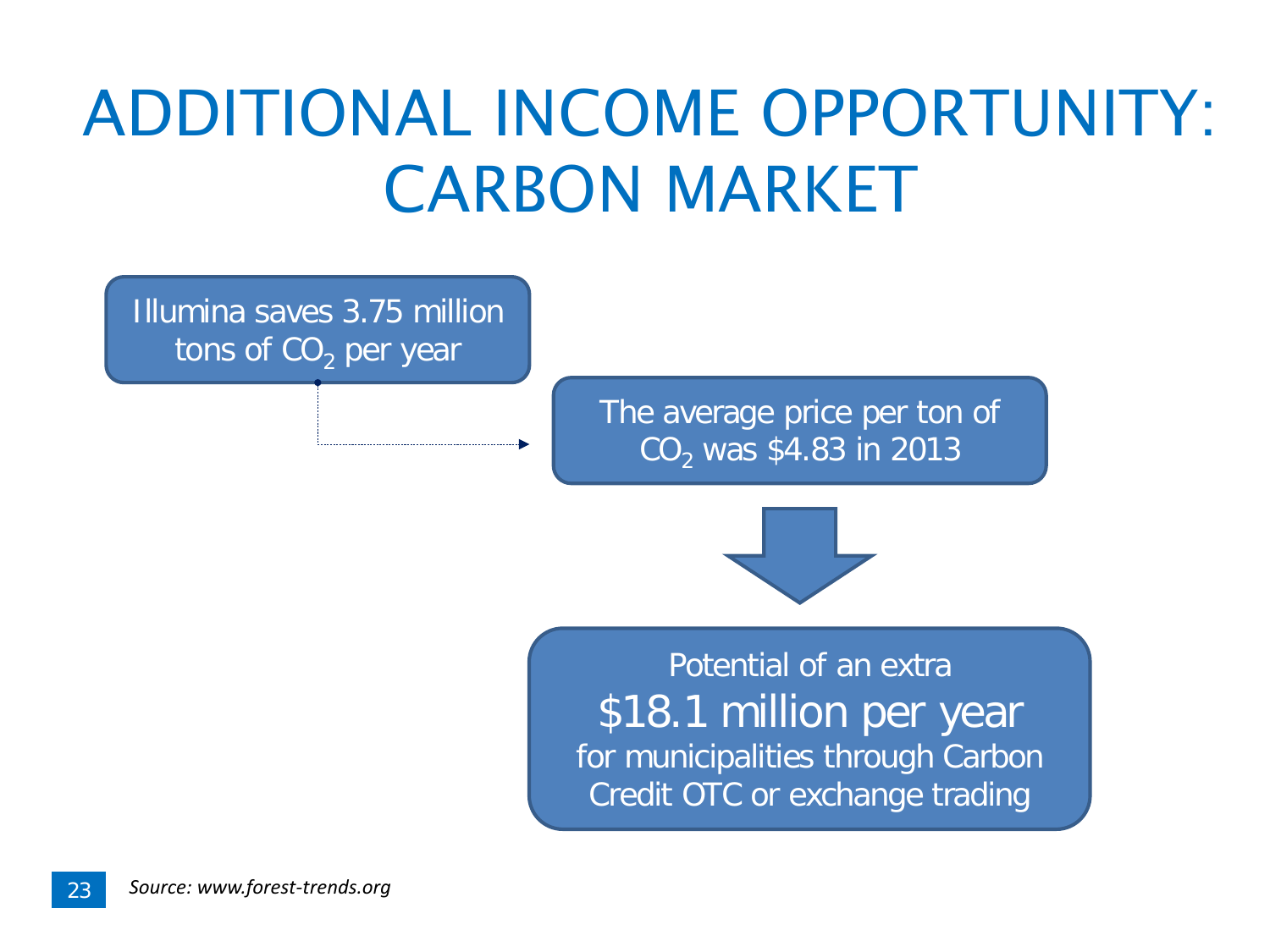## A GREENER AMERICA, A GREENER WORLD

UN Panel: Climate change will cost trillions and trigger hunger, floods, conflicts and mass migration all around the world.

Decreasing the US carbon footprint is an important step in the fight against worldwide climate change.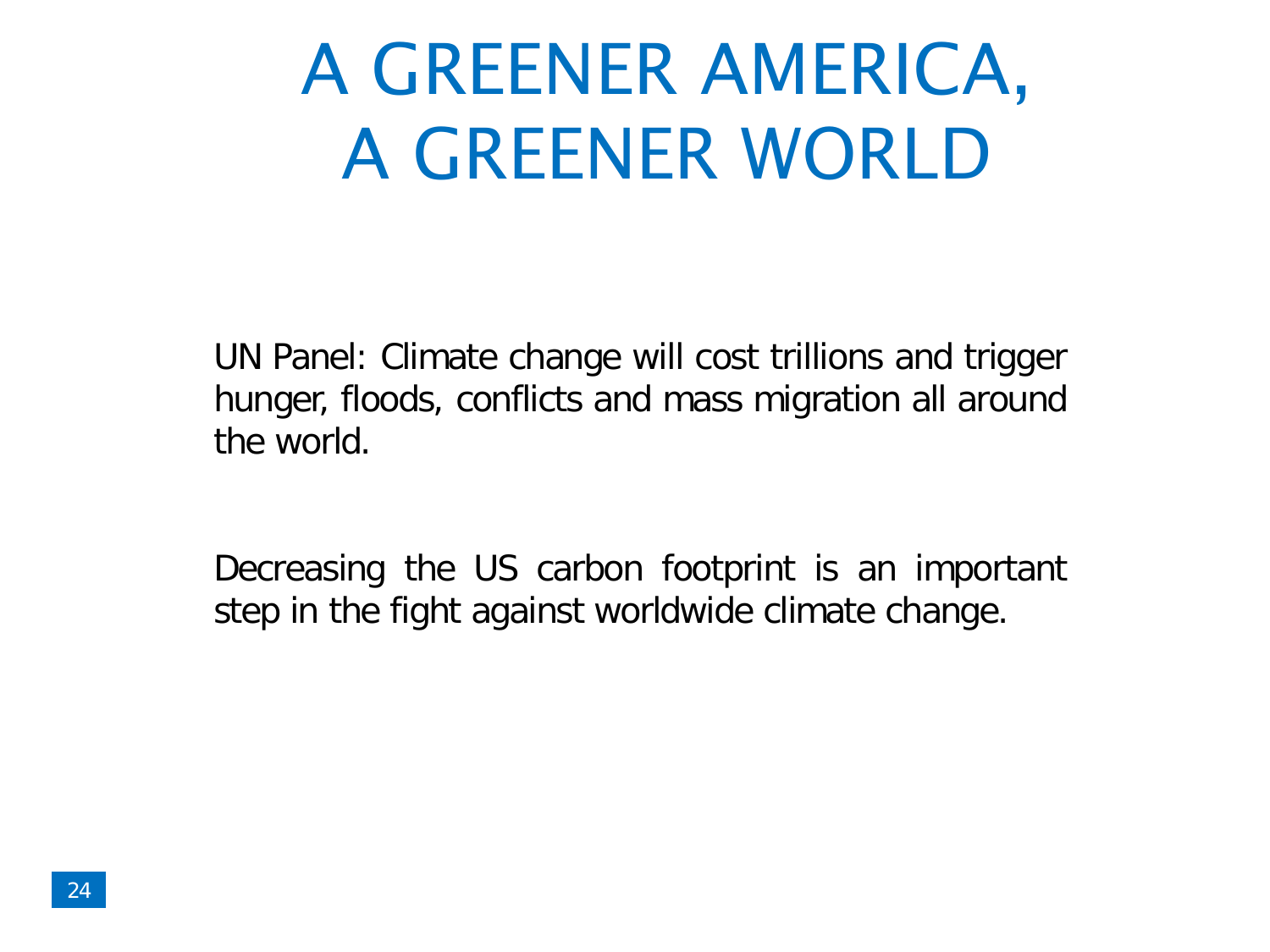### IN SHORT

- **Simple** Solution
- **Proven** Efficiency
- Large Potential **Impact**

**…** and an **attractive return** to investors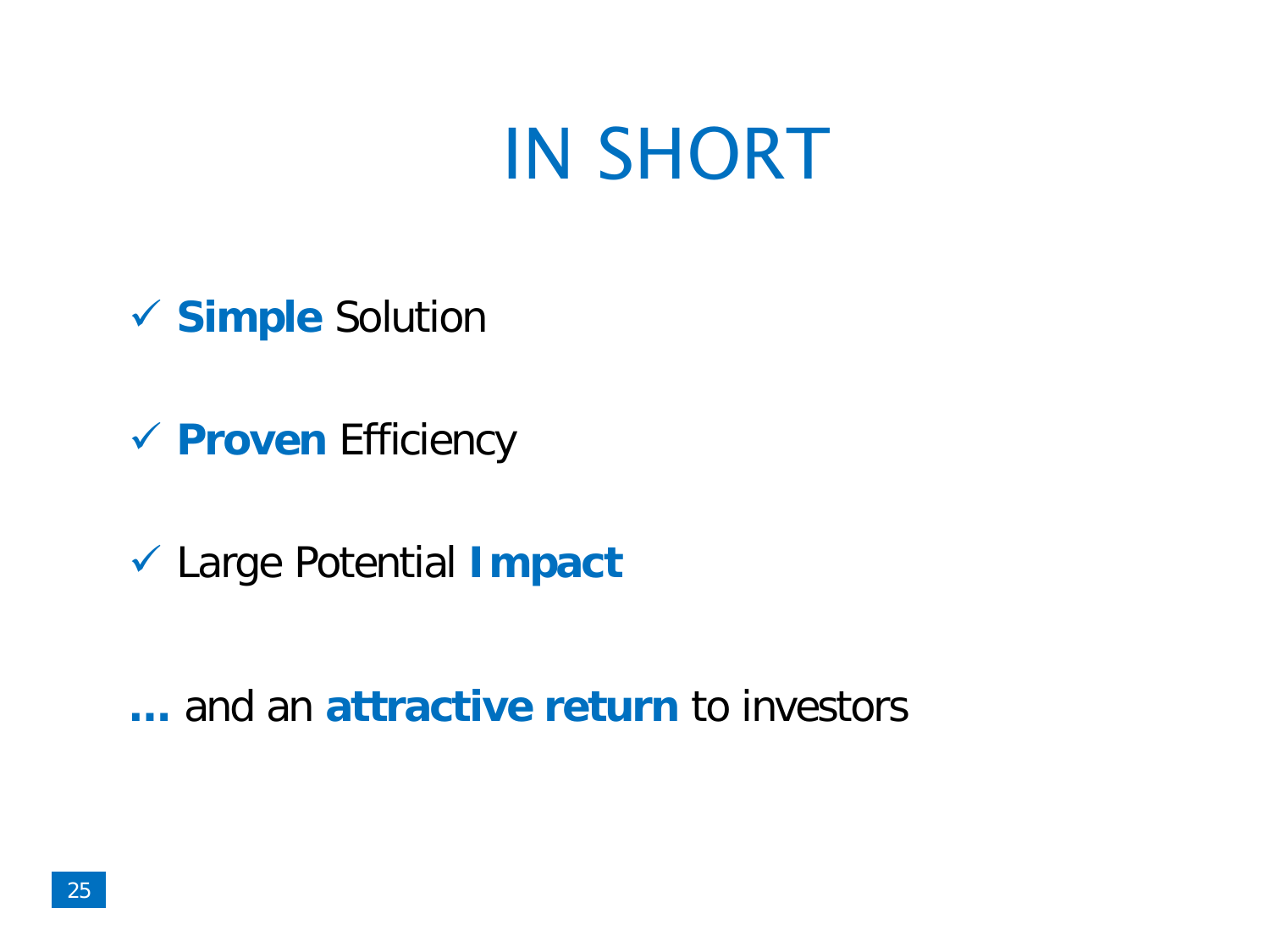## ARE YOU READY FOR THE LED REVOLUTION?

# C **illuminaLED Venture Fund**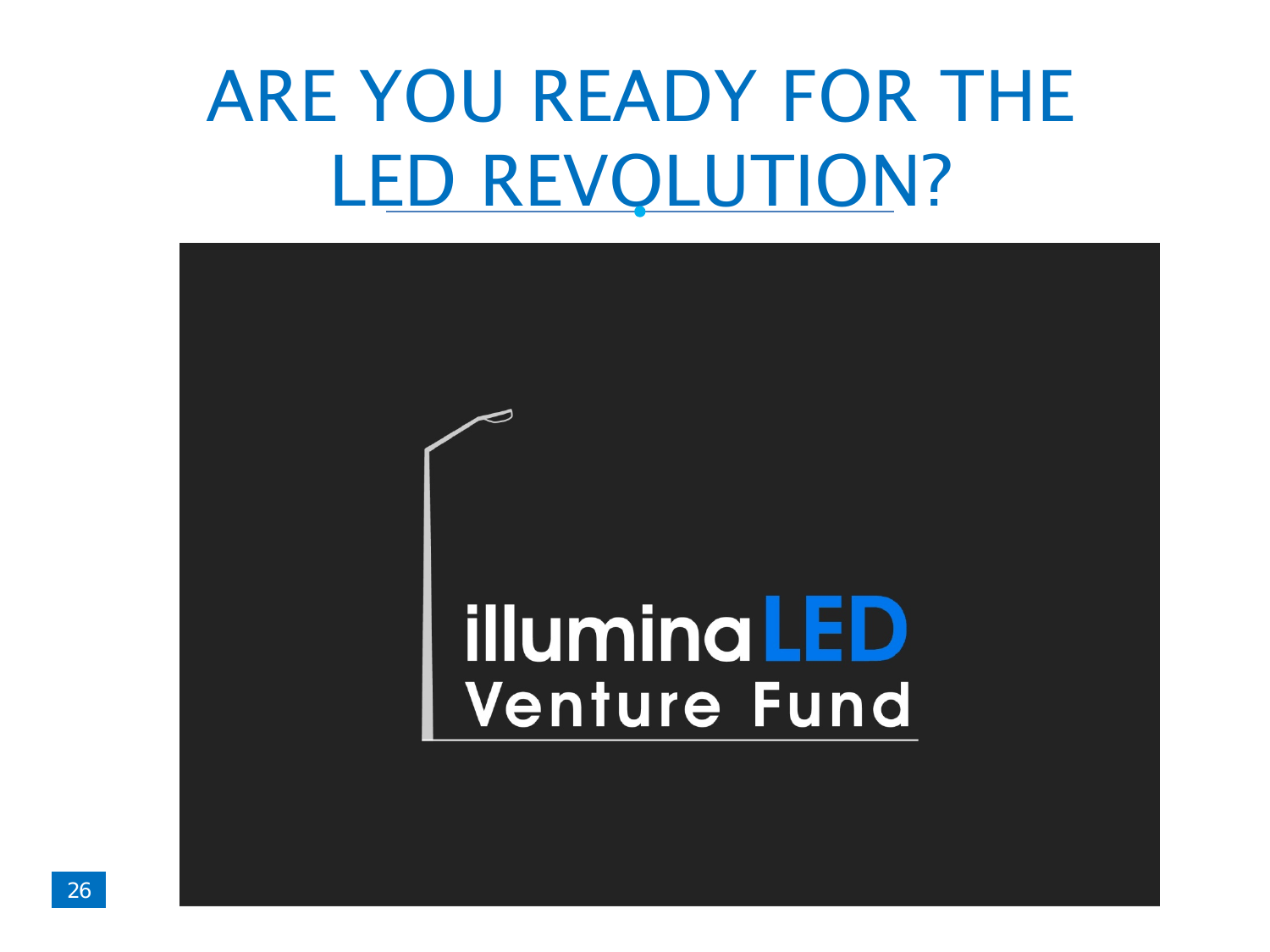### APPENDIX: LOS ANGELES

- $\checkmark$  In 2009, they converted 140,000 streetlights to LED (they have 210,000 streetlights)
- $\checkmark$  4 years cost: \$57 million.
- Reduced energy consumption by 63.3%,68,000MHh/year
- $\sqrt{$7.5}$  million/year, maintenance savings of \$2.5 million/year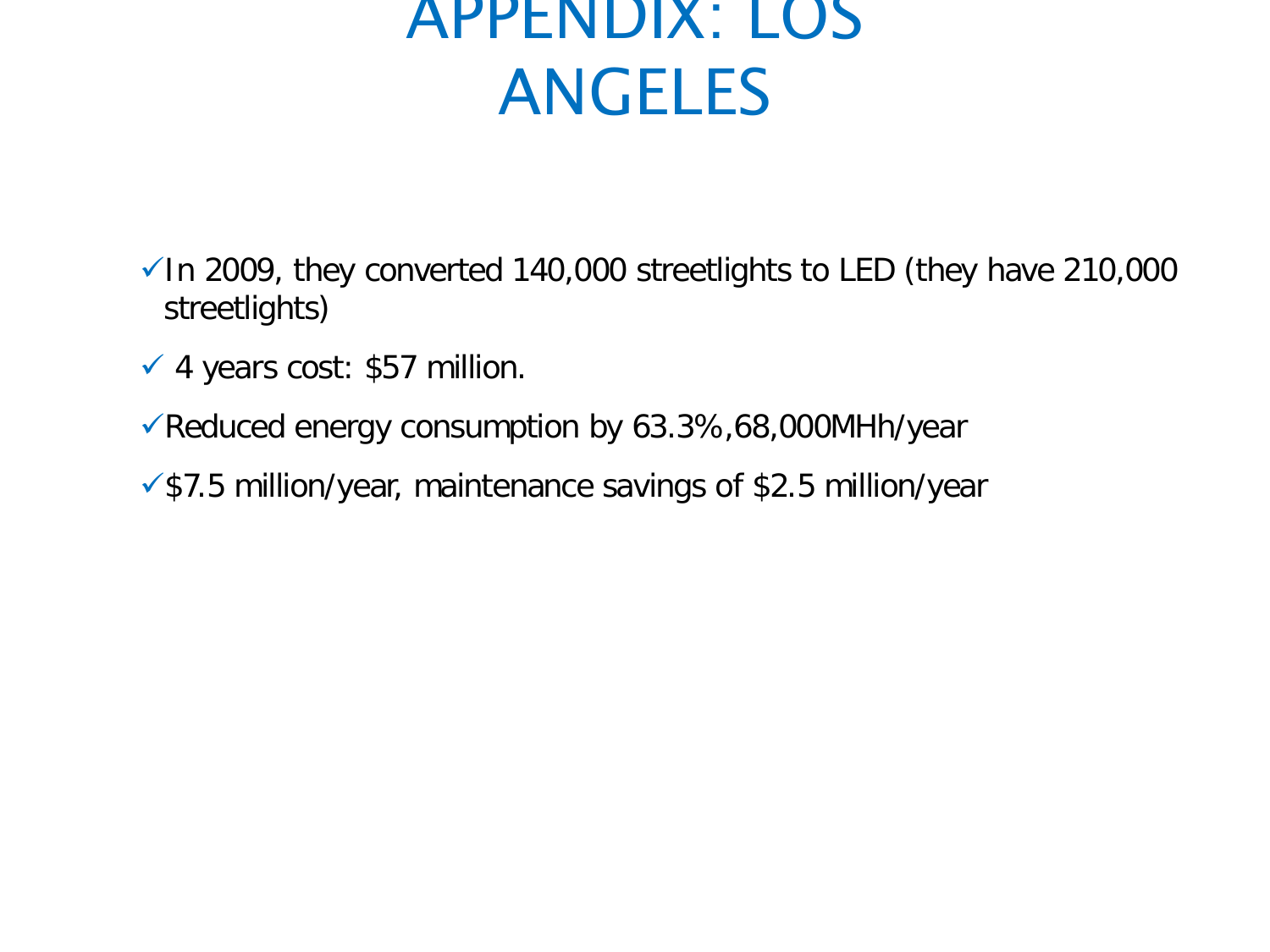#### APPENDIX: CITIES AND STREETLAMPS

| <b>City</b>                                         | Pop      | <b>Rank</b> | 110 SL/1000p | 75 SL/1000p             |
|-----------------------------------------------------|----------|-------------|--------------|-------------------------|
| New York-Northern                                   |          |             |              |                         |
| New Jersey-Long                                     |          |             |              |                         |
| Island, NY-NJ-PA                                    | 18897109 |             | 2078681.99   | 1417283.18              |
| Los Angeles-Long                                    |          |             |              |                         |
| Beach-Santa Ana, CA                                 | 12828837 |             | 1411172.07   | 962162.775              |
| Chicago-Joliet-<br>Naperville, IL-IN-WI             | 9461105  | 3           | 1040721.55   | 709582.875              |
| Dallas-Fort Worth-                                  |          |             |              |                         |
| Arlington, TX                                       | 6371773  |             | 700895.03    | 477882.975              |
| Philadelphia-                                       |          |             |              |                         |
| Camden-Wilmington,                                  |          |             |              |                         |
| PA-NJ-DE-MD                                         | 5965343  | 5           | 656187.73    | 447400.725              |
| Houston-Sugar Land-                                 |          |             |              |                         |
| Baytown, TX                                         | 5946800  | 6           | 654148       | 446010                  |
| Washington-<br>Arlington-Alexandria,<br>DC-VA-MD-WV | 5582170  |             | 614038.7     | 418662.75               |
| Miami-Fort<br>Lauderdale-Pompano                    |          |             |              |                         |
| Beach, FL                                           | 5564635  | 8           | 612109.85    | 417347.625              |
| Atlanta-Sandy                                       |          |             |              |                         |
| Springs-Marietta, GA                                | 5268860  | 9           | 579574.6     | 395164.5                |
|                                                     |          |             |              |                         |
| $\#$ URBAN STREELIGHTS IN CITIES > 100,000P         |          |             |              | 25461457.00 17360084.00 |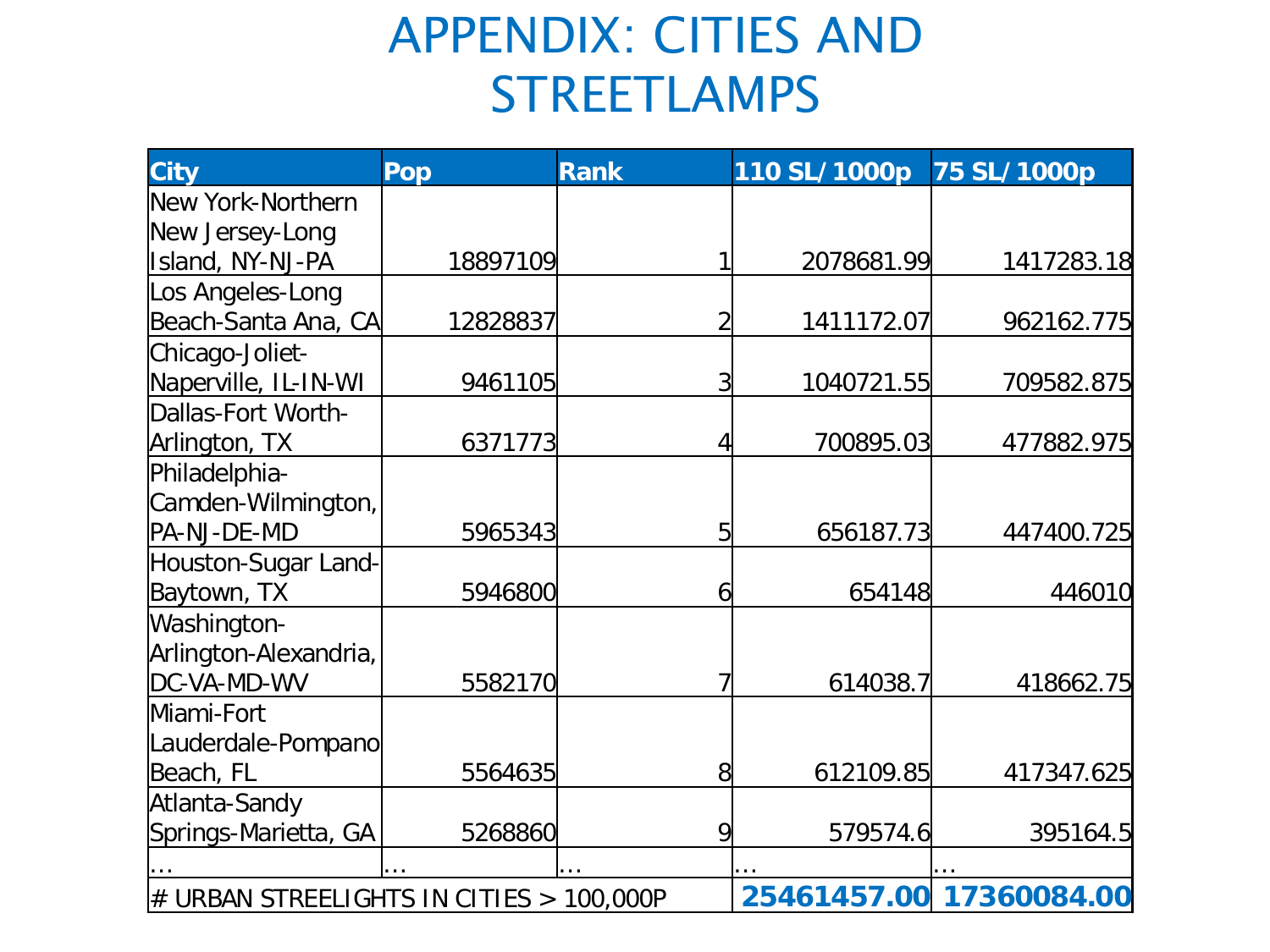#### APPENDIX: CITIES AND STREETLAMPS

| <b>Total Market size</b>                           |            |
|----------------------------------------------------|------------|
| Total number of cities                             | 250        |
| <b>Estimation of total number of lamps</b>         | 21,000,000 |
| Average number of lamps per city                   | 84,000     |
| Target number of cities for the current instrument | 36         |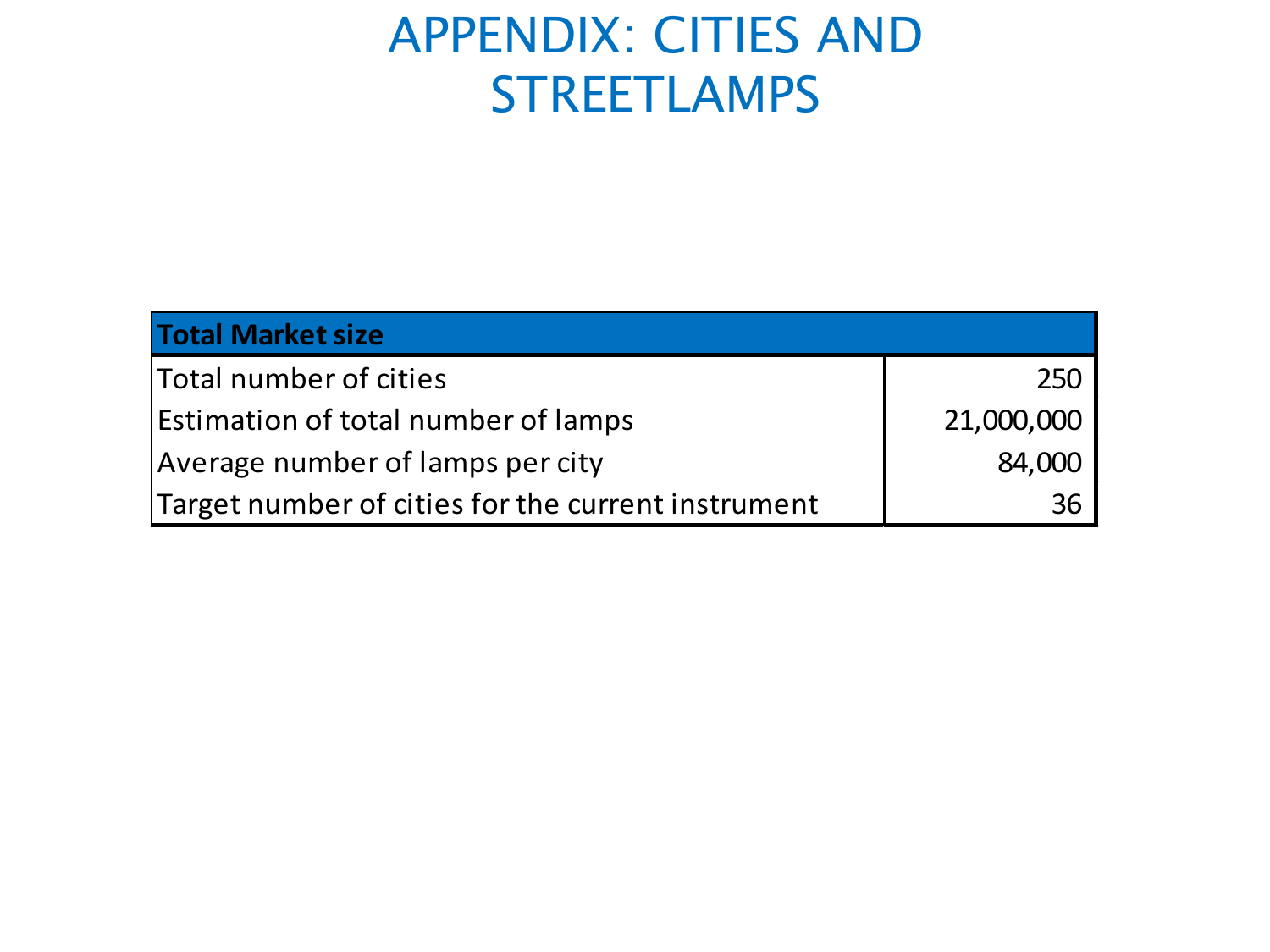### APPENDIX: EMC ASSUMPTIONS

#### **Negotiation Costs**

- $\checkmark$  We hire 10 individuals to acquire EMC contracts for 1 year
- $\checkmark$  They are paid a base salary + commission of \$1 per streetlight
- $\checkmark$  Each will be assigned a region of the country and will manage roughly 20 city areas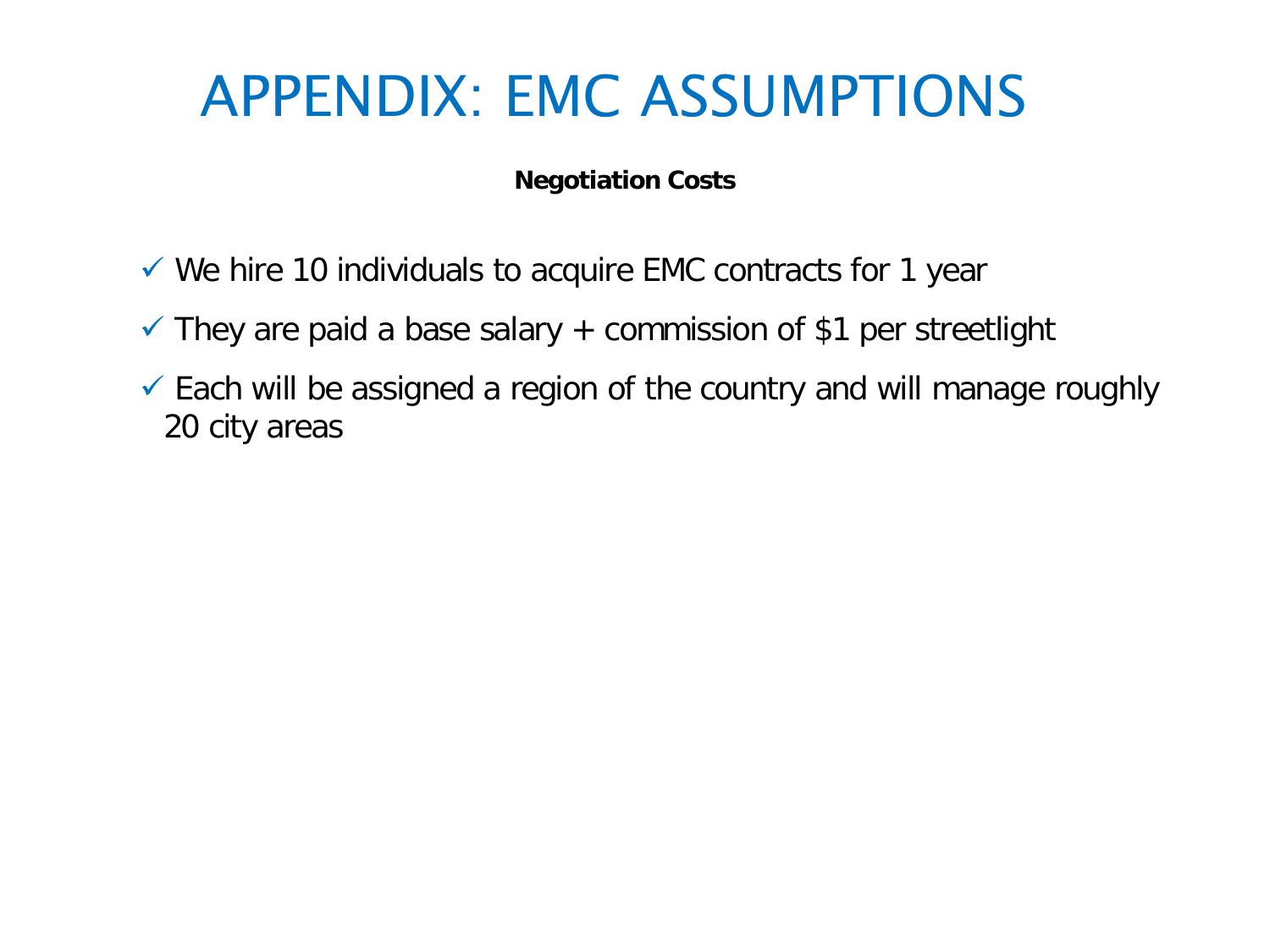#### APPENDIX: INSTALLATION ASSUMPTIONS

- $\checkmark$  We outsource the installation of LED lights
- $\checkmark$  It is estimated that a team of 2 persons can install 50 LED lights per day
- $\checkmark$  With 100 teams: 1,250,000 lights can be installed in one year (Assuming 250 working days)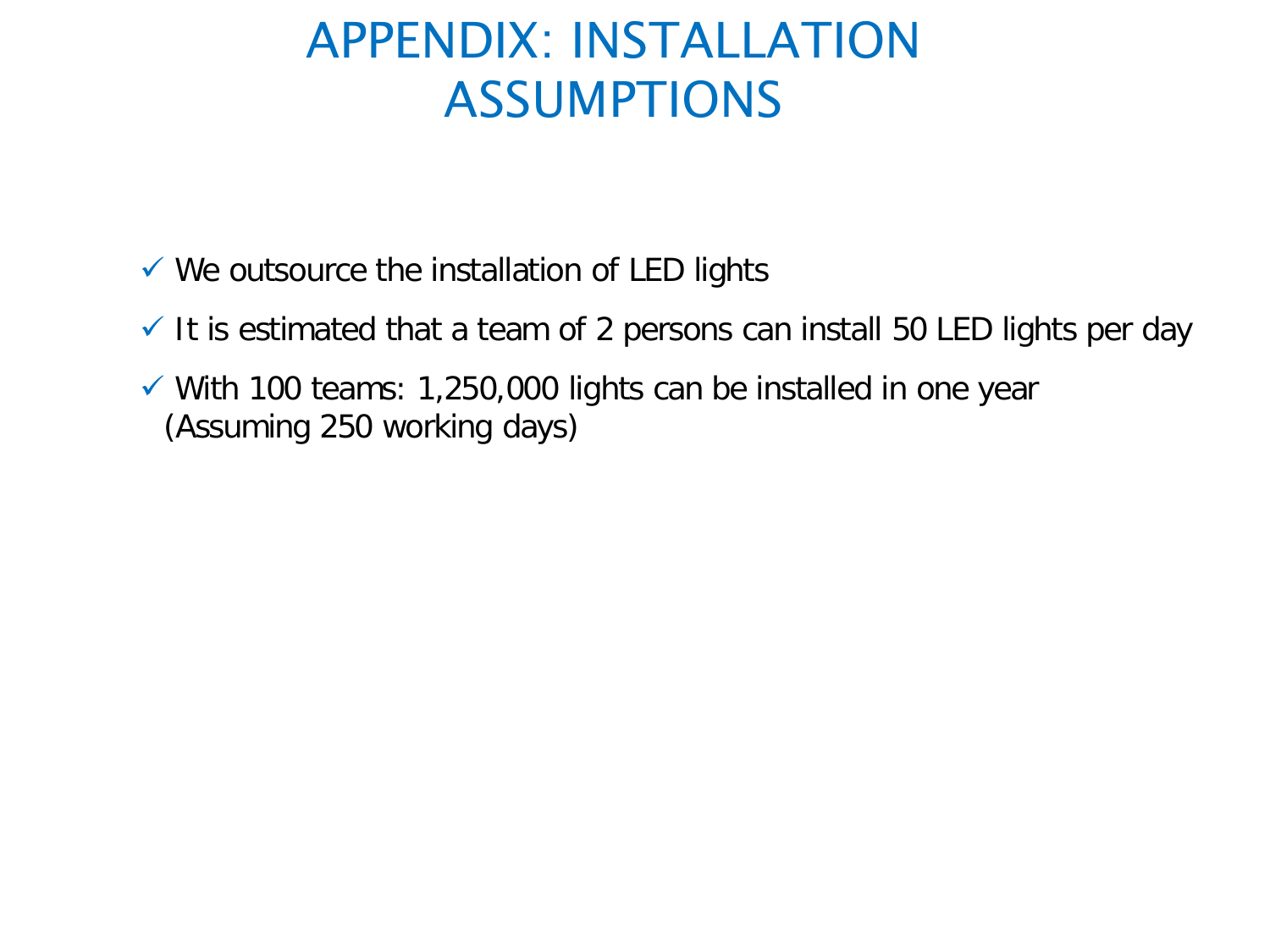#### APPENDIX: SENSITIVITY ANALYSIS

#### **Sensitivity Analysis**

| 55                             |              |             |             |                    |  |
|--------------------------------|--------------|-------------|-------------|--------------------|--|
|                                | <b>Worst</b> | <b>Base</b> | <b>Best</b> | <b>Assumptions</b> |  |
| <b>Share of energy savings</b> | 22.95%       | 34.63%      | 49.11%      | 40%/50%/60%        |  |
| <b>SPE return</b>              | 32.49%       | 34.63%      | 36.86%      | 7%/6%/5%           |  |
| <b>Electricity incr.</b>       | 28.14%       | 34.64%      | 41.20%      | $-1\% / 1\% / 3\%$ |  |
| <b>Perfect storm</b>           | 12.65%       |             |             |                    |  |
| <b>Base Case</b>               | 34.63%       |             |             |                    |  |
| <b>Miracle Conditions</b>      | 56%          |             |             |                    |  |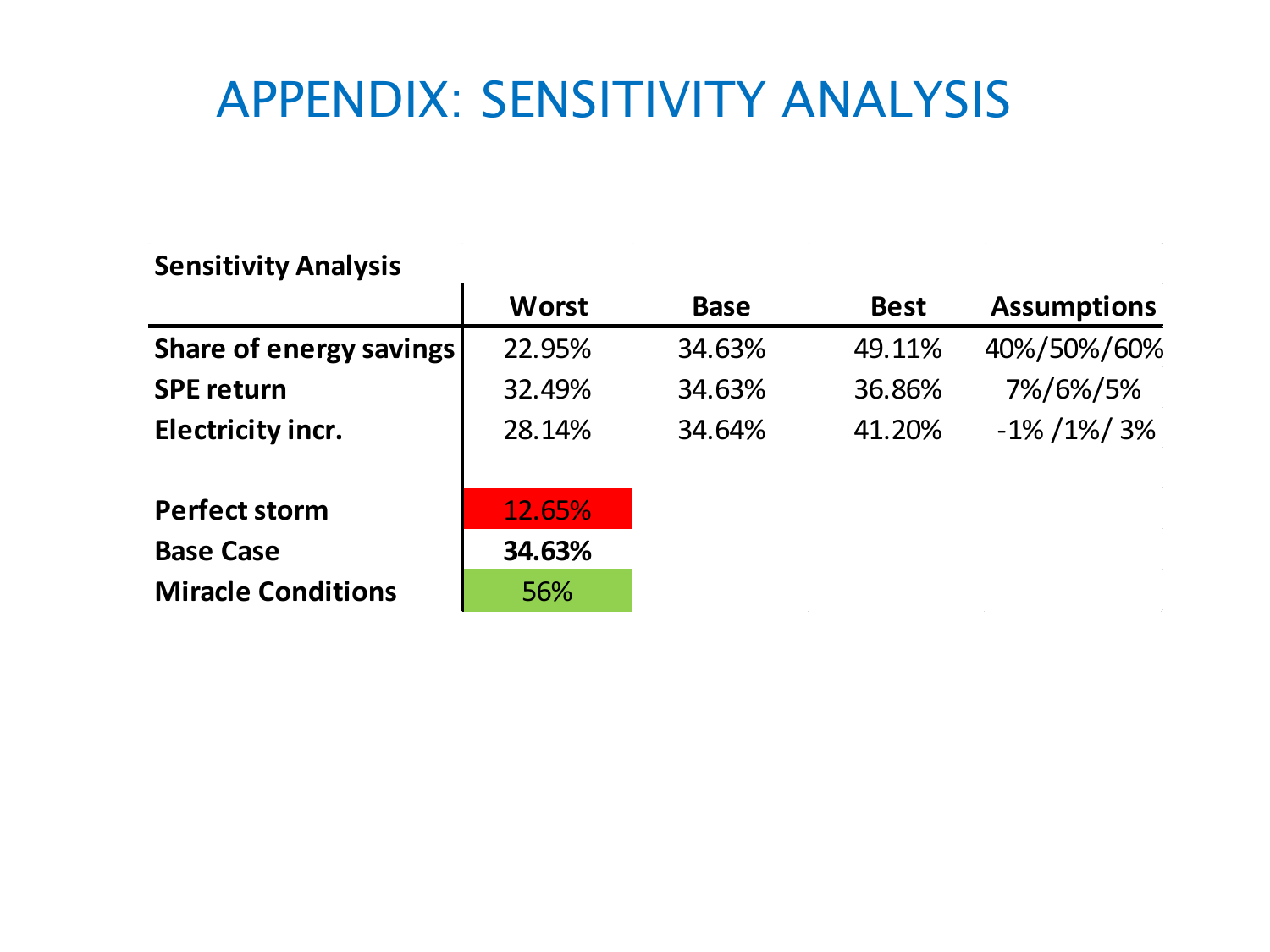#### APPENDIX: CARBON MARKET

#### **Two types of carbon credit:**

The carbon market can be divided into two: the voluntary market and the regulatory (compliance) market.

In the compliance market, carbon credits are generated by projects that operate under one of the United Nations Framework Convention on Climate Change (UNFCCC) approved mechanisms such as the Clean Development Mechanism (CDM). Credits generated under this mechanism are known as Certified Emissions Reductions (CERs).

In the voluntary market, carbon credits are generated by projects that are accredited to independent international standards such as the Verified Carbon Standard (VCS).

These credits are known as Verified Emission Reductions (VERs). Carbon Trade Exchange supports the trading of both voluntary and compliance credits.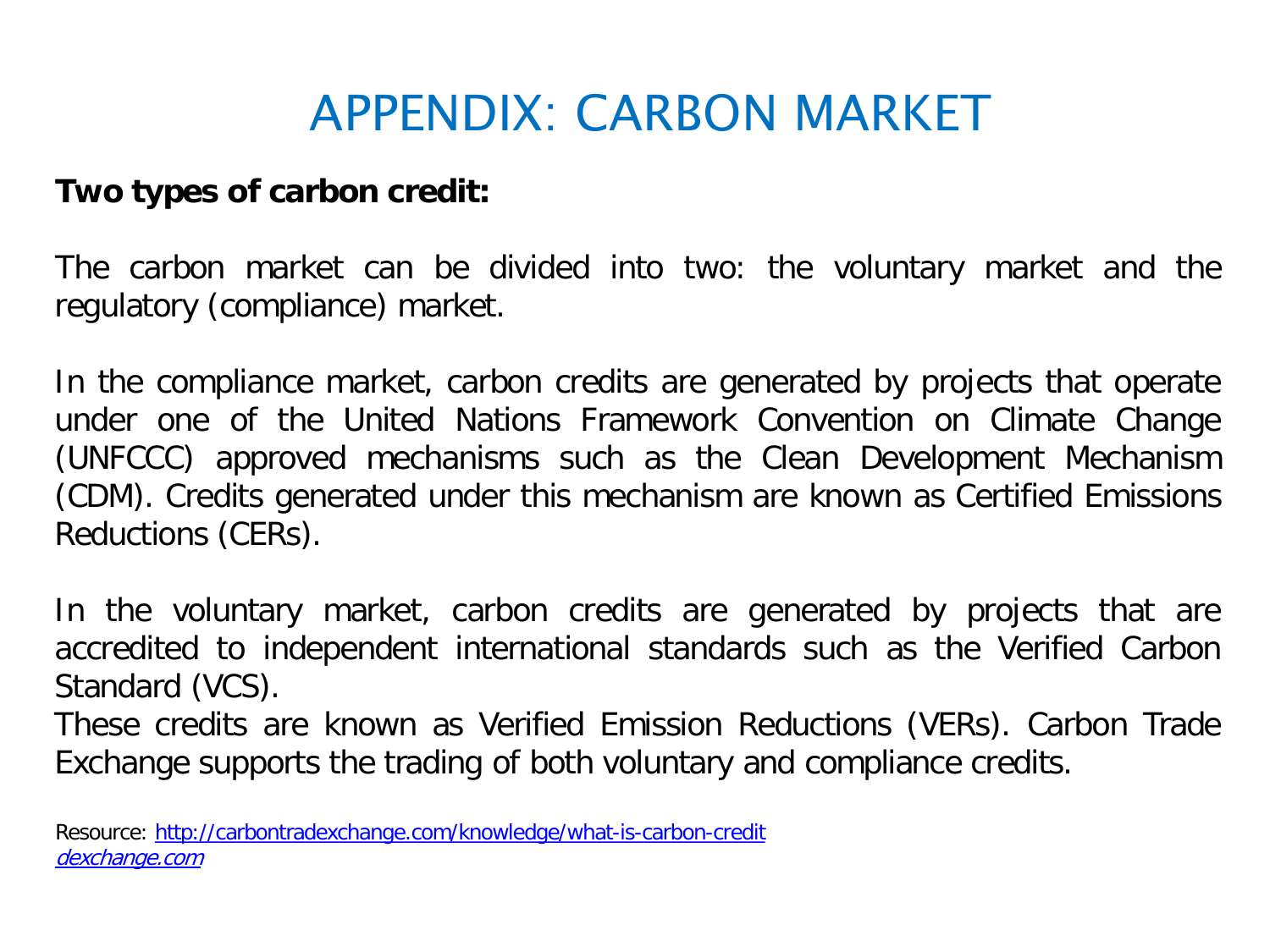### APPENDIX: CARBON MARKET

Four steps to start trading carbon credit:

**Step 1:** Choose Credit Type---VER (Verified Emission Reduction)or CER (Certified Emission Reduction)

**Step 2:** Register carbon unit

Average price of VER: \$4.8277/ton in North America (2013)

**Step 3:** Choose method to trade Carbon Credit

Two methods: OTC and Exchange

**Step 4:** Apply for membership with emission trading exchange

[http://www.ieta.org/emissions-trading](https://mail.saif.sjtu.edu.cn/owa/redir.aspx?C=fk8yZtRVnECZEtZfIFICzBBEtXMnINEIUS3Wyv01gQt_cxWYQtArDtZfm3rboNFBAlURgRKJi6w.&URL=http://www.ieta.org/emissions-trading)

[http://carbontradexchange.com](https://mail.saif.sjtu.edu.cn/owa/redir.aspx?C=fk8yZtRVnECZEtZfIFICzBBEtXMnINEIUS3Wyv01gQt_cxWYQtArDtZfm3rboNFBAlURgRKJi6w.&URL=http://carbontradexchange.com)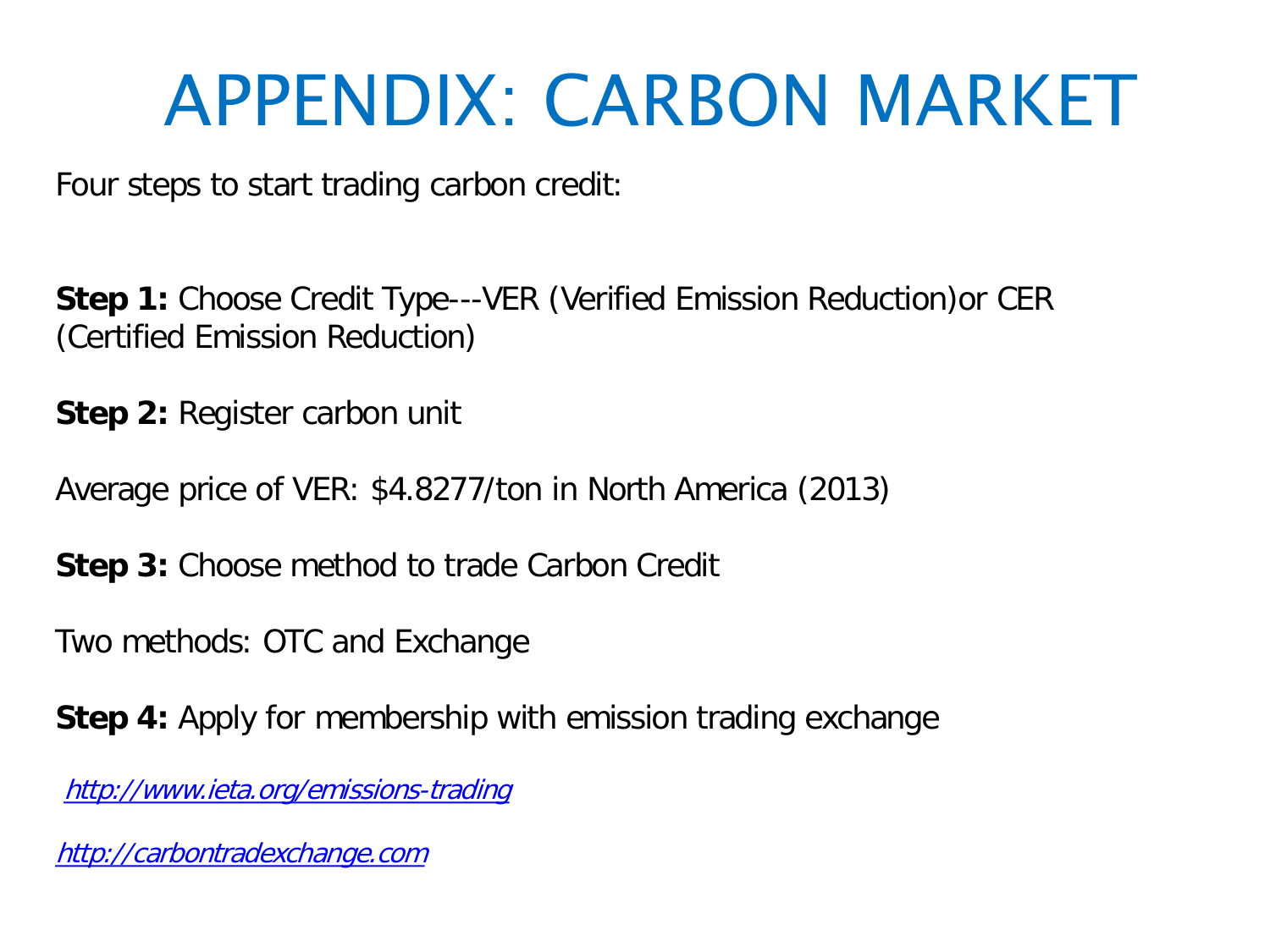### APPENDIX: ENVIRONMENTAL IMPACT

United States:

Note: Collectively the group of **industrialized countries** committed to a Kyoto target, i.e., the Annex I countries excluding the USA, have a target of reducing their GHG emissions by **4.2% on average** for the period 2008-2012 relative to the base year, which in most cases is **1990**

Initiatives like the Illumina venture funds would have helped the country with more than 12% of its target reduction

| If under Kyoto                            |          |
|-------------------------------------------|----------|
| US Emission (1990)                        | 5,030.00 |
| Illumina CO2 reduction                    | 3.75     |
| <b>Estimated yearly target reduction</b>  | 4.20%    |
| Emission reduction using full market size | 26.042   |
| Percentage of reduction goal              | 12.33%   |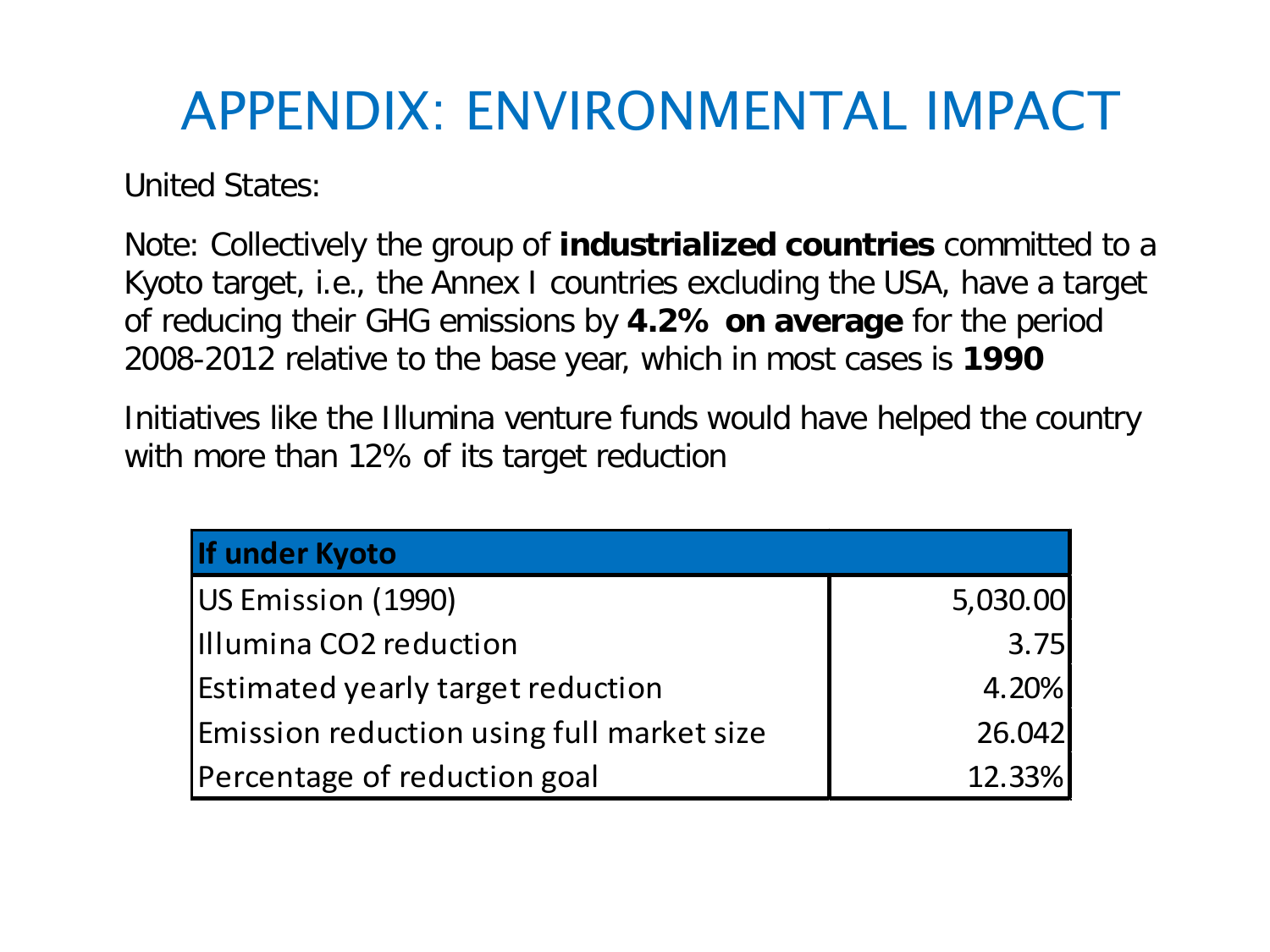#### APPENDIX: ENVIRONMENTAL IMPACT

#### U.S. Carbon Dioxide Emissions from Energy and Industry, 1990-2007

**Energy Information Administration** 

Million Metric Tons Carbon Dioxide

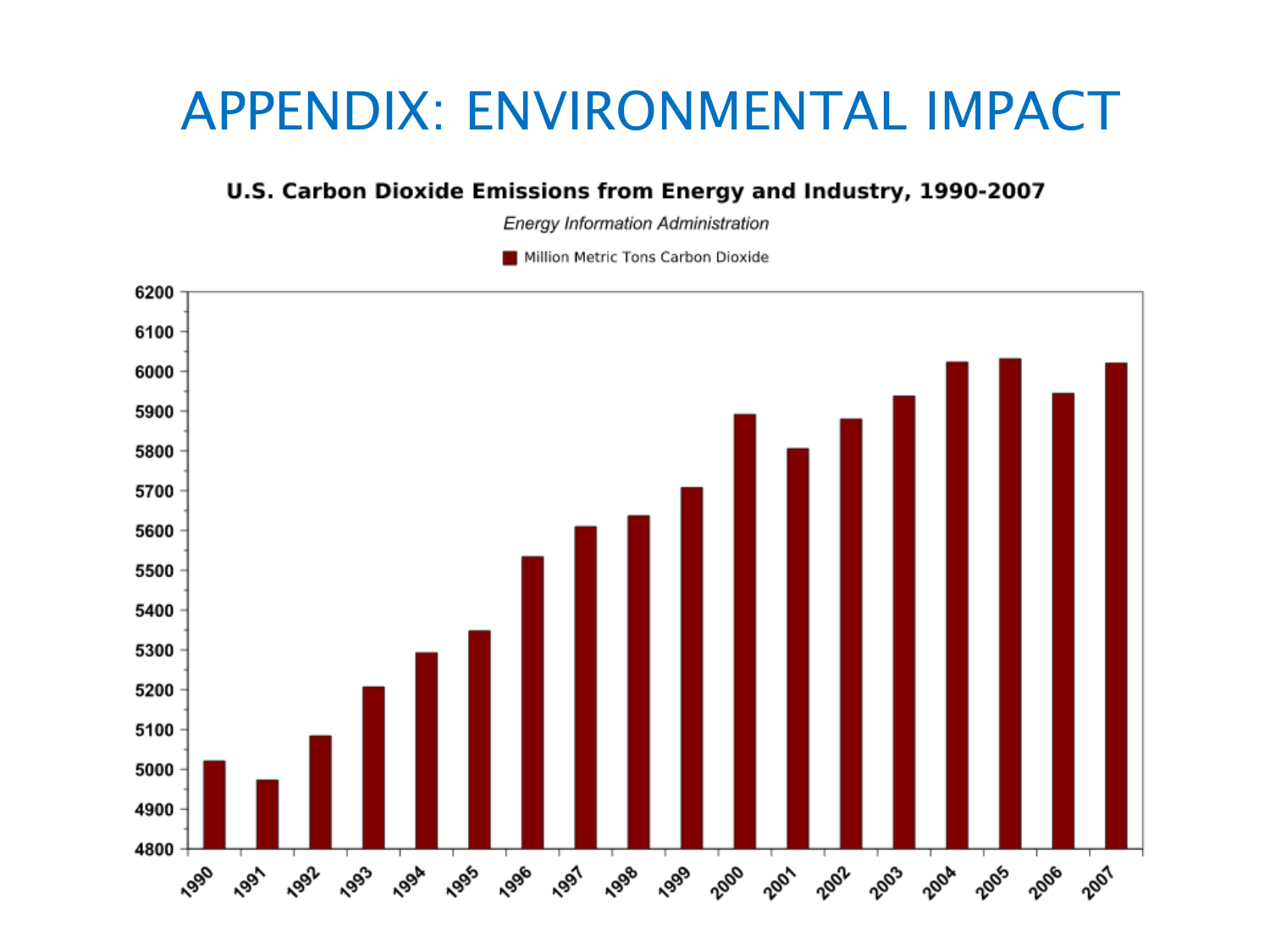#### APPENDIX: CURRENT ENVIRONMENTAL INITIATIVES

Existing willingness in the United States is reflected by:

The [Regional Greenhouse Gas Initiative](http://en.wikipedia.org/wiki/Regional_Greenhouse_Gas_Initiative) (RGGI), which started in 2009. This scheme caps emissions from power generation in ten north-eastern U.S. states (Connecticut, Delaware, Maine, Maryland, Massachusetts, New Hampshire, New Jersey, New York, Rhode Island and Vermont).

Emissions trading in California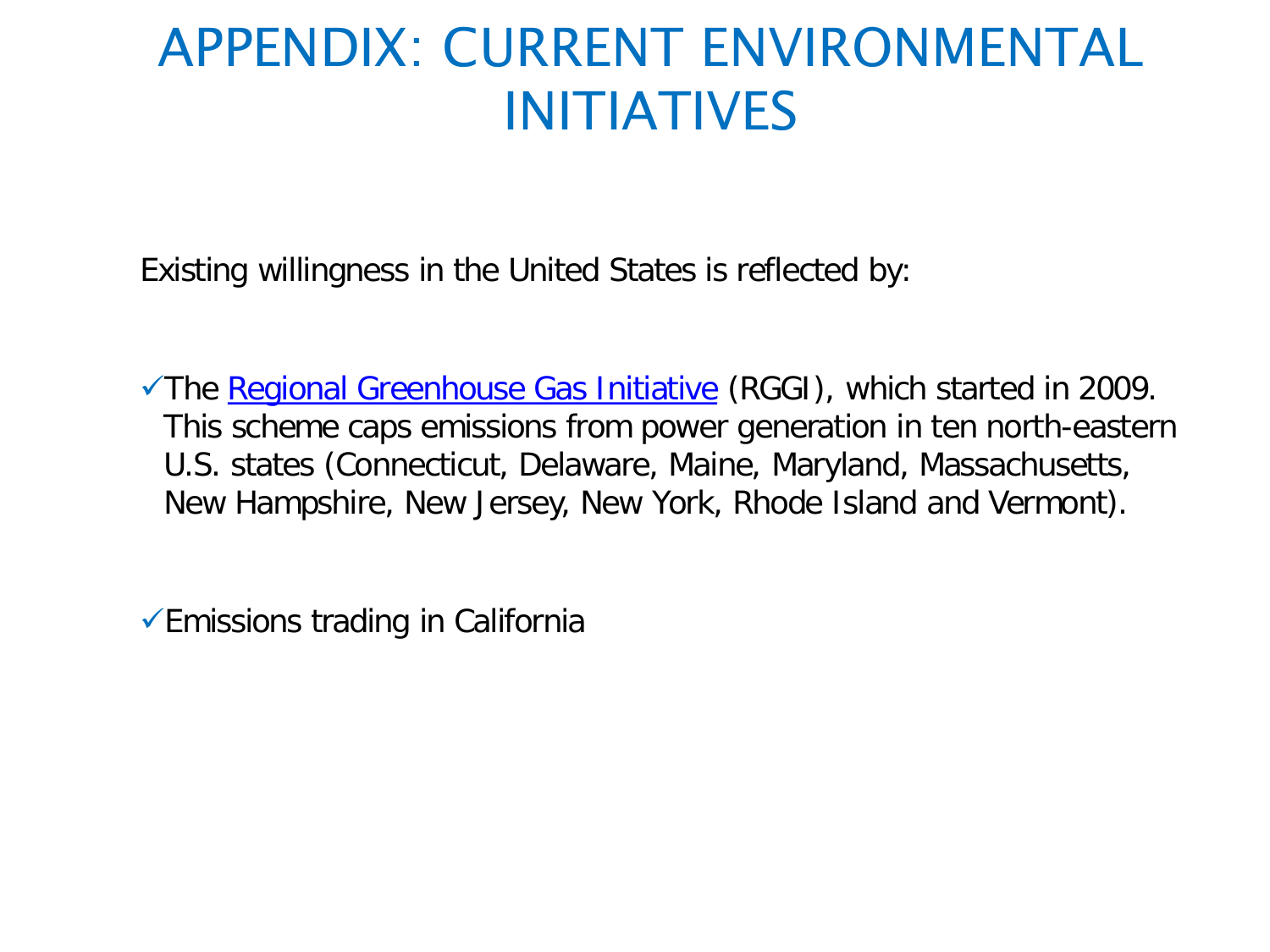#### APPENDIX: SCALABILITY

We are targeting the two countries with the highest rate of  $CO<sub>2</sub>$  emissions:

- 1) Expanding in the United States after a successful pilot project
- 2) Entering the China market

| Country                   |            | $\div$ CO <sub>2</sub> emissions <sup>[9]</sup> $\div$ Emission per capita <sup>[9]</sup> $\div$ |
|---------------------------|------------|--------------------------------------------------------------------------------------------------|
| World                     | 34,500,000 | 4.9                                                                                              |
| China                     | 9,860,000  | 7.1                                                                                              |
| <b>BEER</b> United States | 5,190,000  | 16.4                                                                                             |
| $\bullet$ India           | 1,970,000  | 1.6                                                                                              |
| Russia                    | 1,770,000  | 12.4                                                                                             |
| Japan                     | 1,320,000  | 10.4                                                                                             |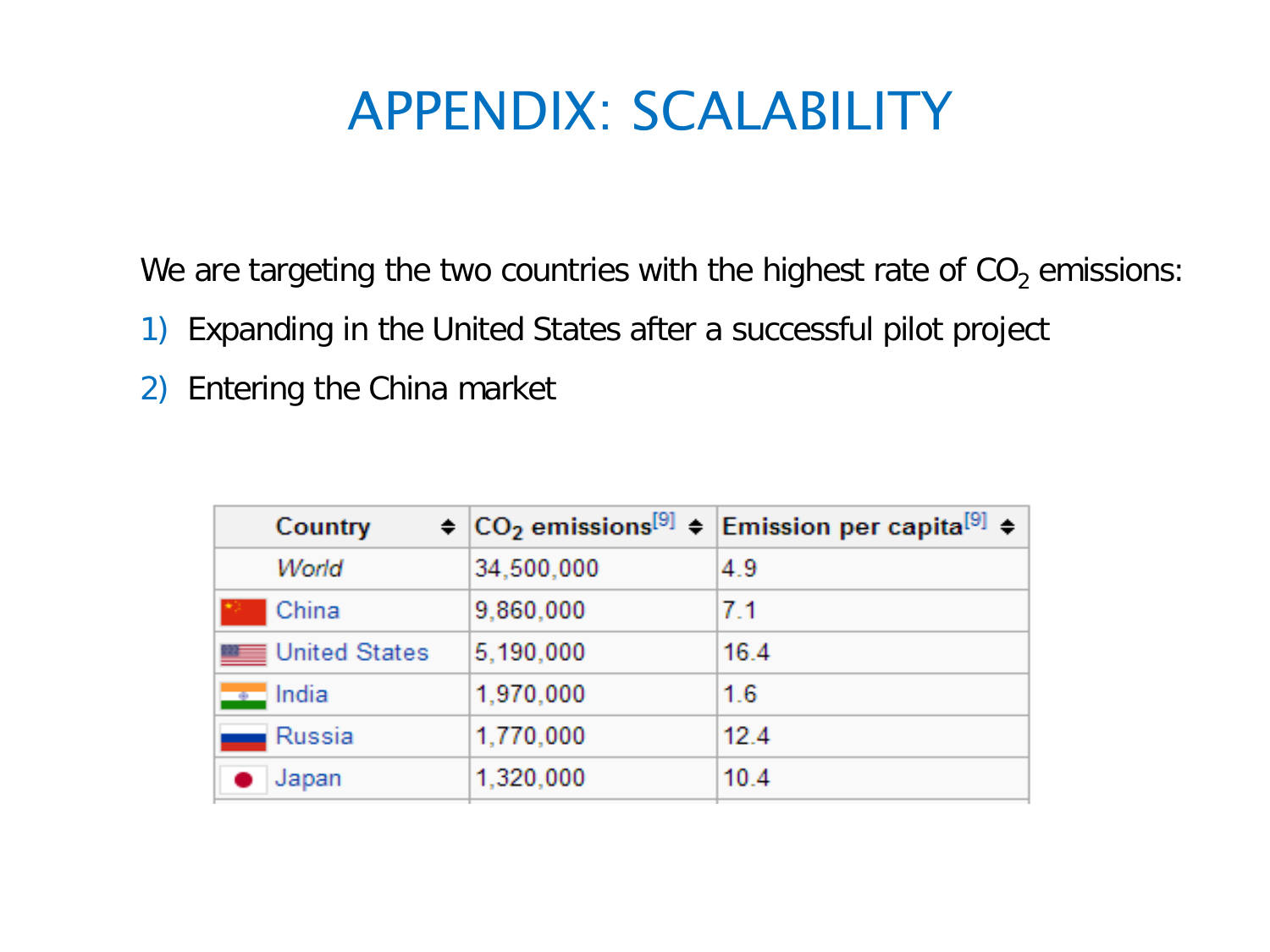### APPENDIX: HOW TO REACH MUNICIPALITIES

The US Department of Energy Municipal Solid-State Street Lighting Consortium:

- $\checkmark$  Serves as a body of knowledge for the LED sector
- $\checkmark$  360 US municipalities are currently members
- $\checkmark$  Registration is free but sponsorship is needed from a current member or governmental entity
- $\checkmark$  Offers opportunities for product demonstration and is a sales channel for LED infrastructure products

Resource:<http://www1.eere.energy.gov/buildings/ssl/index.html>